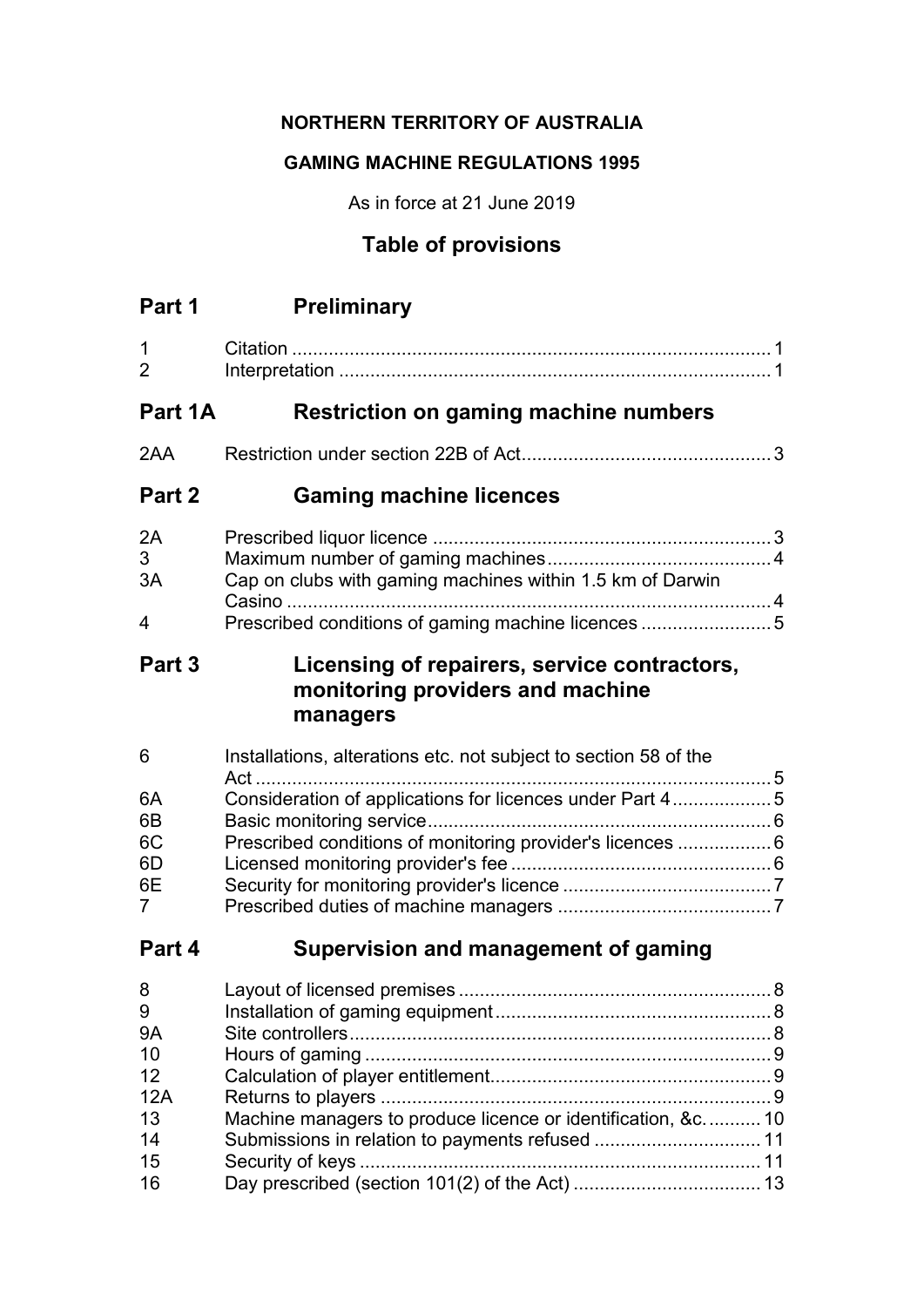| 17 |  |
|----|--|
|    |  |

# **Part 5 Control of gaming machines**

| 18         |                                                      |  |
|------------|------------------------------------------------------|--|
| <b>18A</b> |                                                      |  |
| 19         |                                                      |  |
| 20         |                                                      |  |
| 21         |                                                      |  |
| 22         |                                                      |  |
| 23         |                                                      |  |
| 24         | Code numbers for approved gaming equipment types and |  |
|            |                                                      |  |
| 24A        |                                                      |  |

# **Part 6 Accounting procedures**

| 25 | Functions to be carried out with monthly money reconciliations  16 |  |
|----|--------------------------------------------------------------------|--|
| 26 |                                                                    |  |
| 27 |                                                                    |  |
| 28 |                                                                    |  |
| 29 |                                                                    |  |
| 30 | Installation, removal and alteration of gaming machines            |  |
| 31 |                                                                    |  |

# **Part 7 Taxes, levies, fees and other amounts payable to Director-General**

| 23 |
|----|
|    |
| 24 |
|    |
| 24 |
| 25 |
| 25 |
| 25 |
| 25 |
| 26 |
| 26 |
| 26 |
|    |

# **Part 8 General**

**Schedule 1 Gaming machine licence**

# **Schedule 2 Applications for licences under Part 4**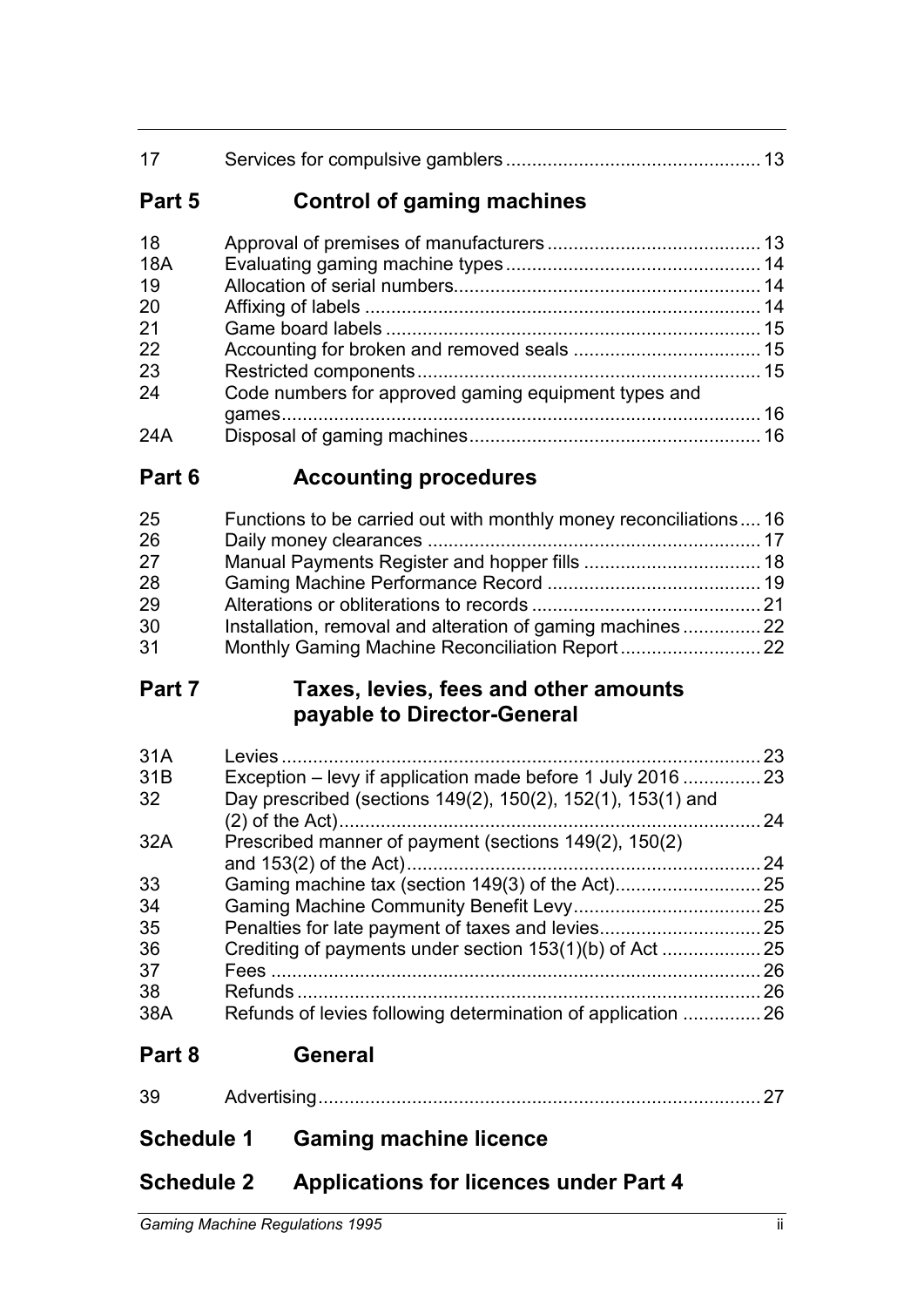| <b>Schedule 3</b> | <b>Monitoring provider's licence</b> |
|-------------------|--------------------------------------|
|-------------------|--------------------------------------|

- **Schedule 4 Restricted components**
- **Schedule 5 Fees**
- **Schedule 6 Basic monitoring service**

**ENDNOTES**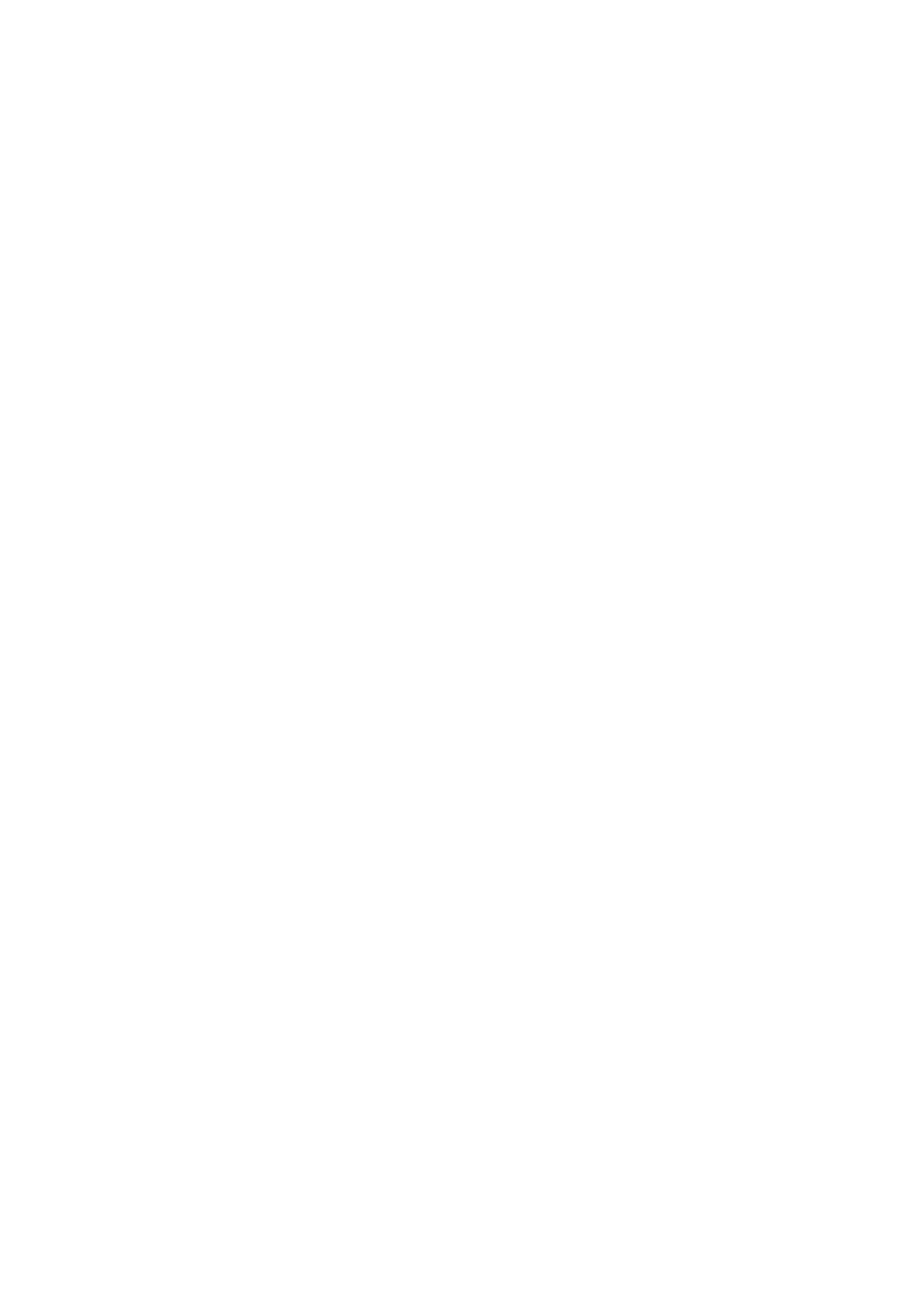# **NORTHERN TERRITORY OF AUSTRALIA**

As in force at 21 June 2019 \_\_\_\_\_\_\_\_\_\_\_\_\_\_\_\_\_\_\_\_

\_\_\_\_\_\_\_\_\_\_\_\_\_\_\_\_\_\_\_\_

## **GAMING MACHINE REGULATIONS 1995**

**Regulations under the** *Gaming Machine Act 1995*

# **Part 1 Preliminary**

#### **1 Citation**

These Regulations may be cited as the *Gaming Machine Regulations 1995*.

#### **2 Interpretation**

(1) In these Regulations, unless the contrary intention appears:

*advertise* means advertising about:

- (a) gaming;
- (b) the conduct of gaming; or
- (c) the manufacture, assembly, sale, supply, installation, alteration, obtaining, possession, operation, use, adjustment, maintenance or repair of gaming equipment.

*cancelled credit* means a payment, by a licensee to a player for gaming machine credits, that is not discharged out of the hopper.

*game board* means a processor board on which a game EPROM is installed.

*game EPROM* means any Erasable Programmable Read Only Memory or Programmable Read Only Memory or other computer program storage medium that is:

- (a) designed to be, or capable of being, installed on a processor board; and
- (b) programmed with programming for a game.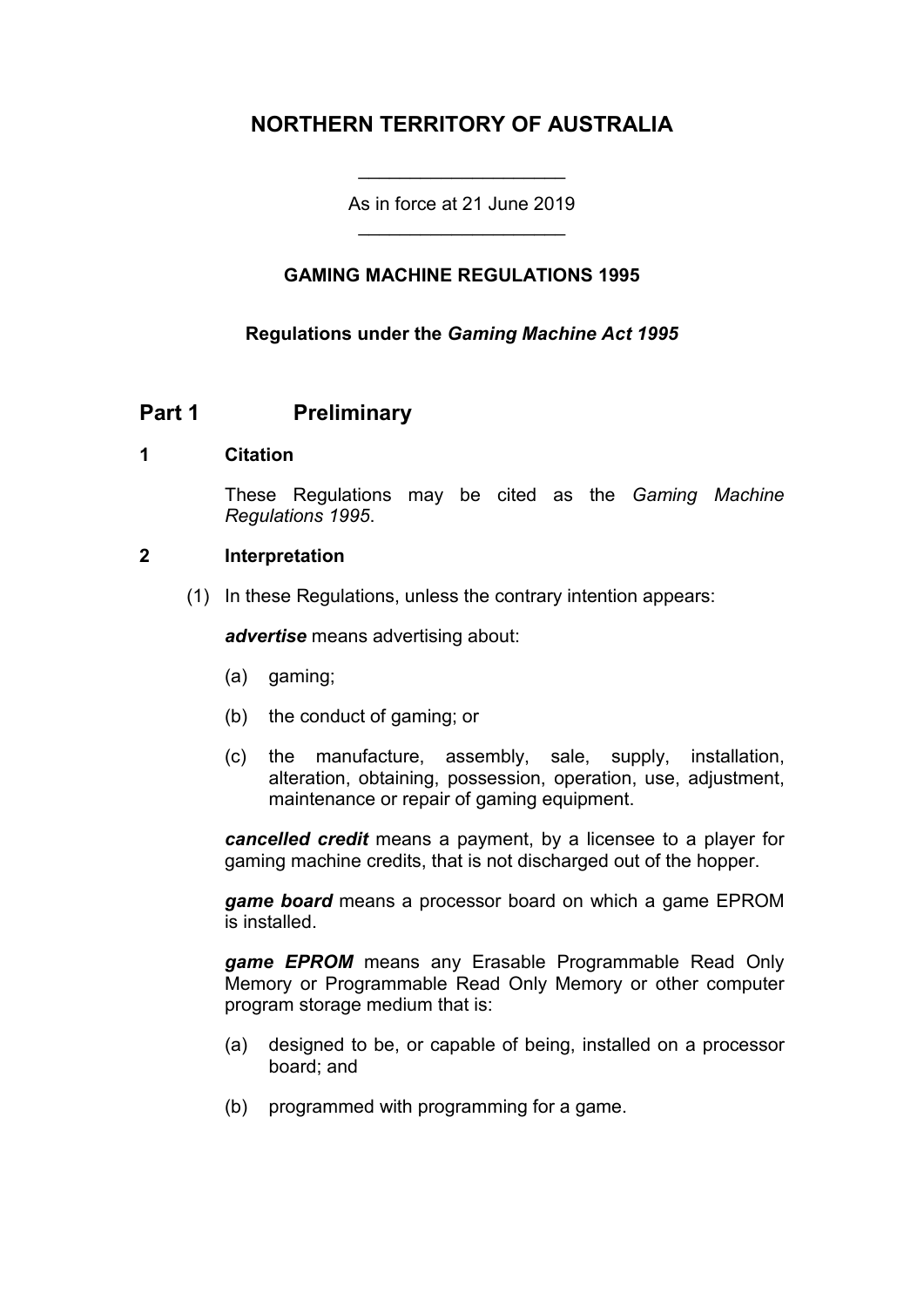*hopper* means the container in a gaming machine from which gaming tokens may be discharged in order to pay for gaming machine credits or winnings.

*hopper fill* means the placing by a licensee of gaming tokens into a hopper.

*jackpot payout* means a payment by a licensee to a player for a winning result on a gaming machine:

- (a) that does not increase the credit meter of the gaming machine; and
- (b) that is not discharged out of the hopper.

*machine identification number* means the identification number issued for a gaming machine under section 135(1) of the Act.

*manufacturer* means a recognised manufacturer or supplier of gaming machines.

*monthly money reconciliation* means a money reconciliation mentioned in section 141 of the Act.

*performance summary*, in relation to a period covered by a Gaming Machine Performance Record, means a summary of the following expressed in monetary amounts:

- (a) the hopper contents at the end of the period;
- (b) the total of gaming tokens removed during money clearances for the period;
- (c) the total of short pay correction payouts during the period;
- (d) the total of hopper fills during the period;
- (e) the total of jackpot payouts during the period;
- (f) the total of cancelled credits during the period;
- (g) the hopper contents at the start of the period;
- (h) the amount calculated by subtracting from the total of the amounts mentioned in paragraphs (a) and (b), the total of the amounts mentioned in paragraphs (c), (d), (e), (f) and (g).

*player* means a person who plays a gaming machine.

*processor board* means an electronic circuit board that is designed to be, or is capable of being, used in a gaming machine.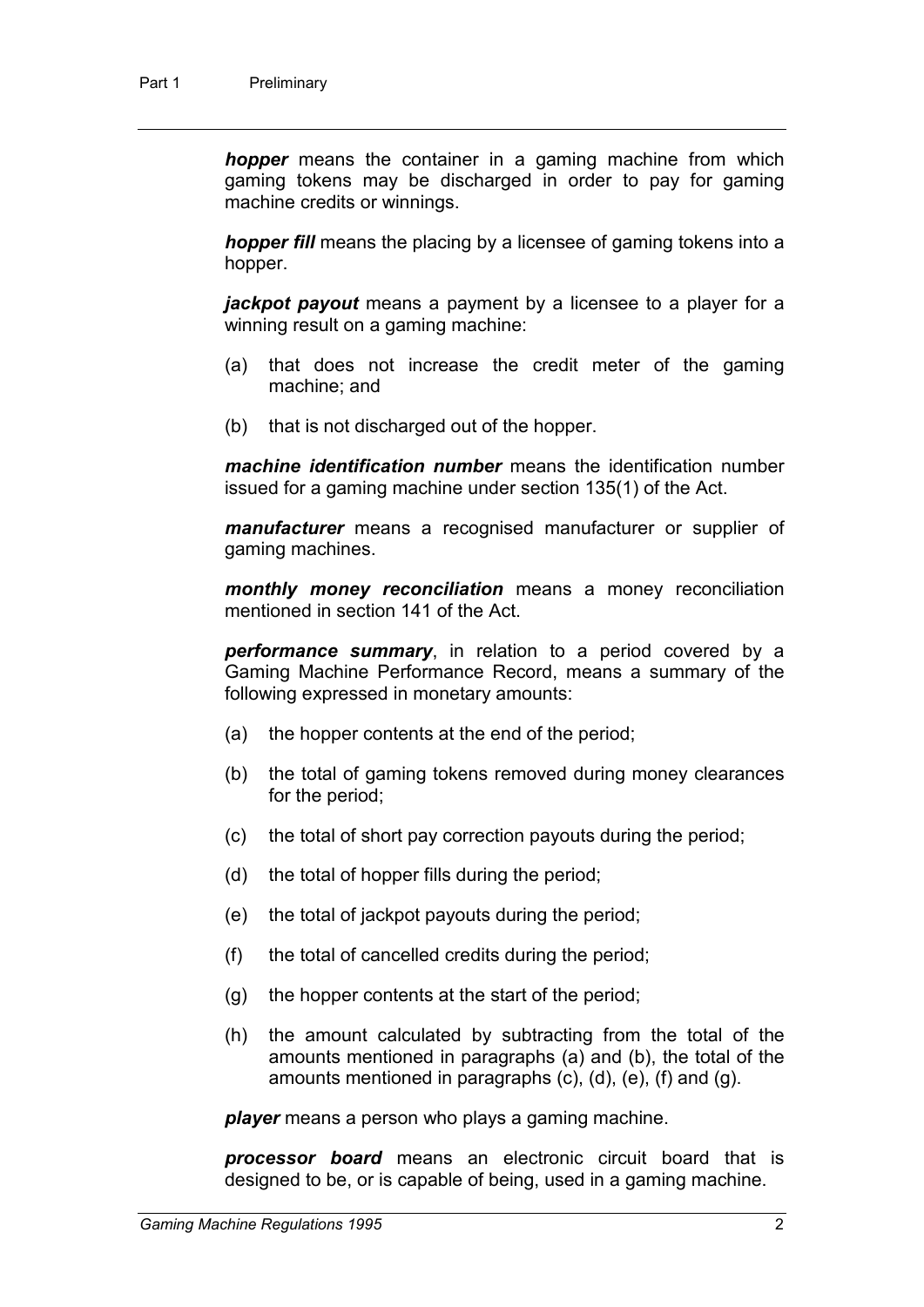*RAM* means Random Access Memory.

*short pay correction payout* means a payment (other than from the hopper) by a licensee to a player of an amount to which the player is entitled if the hopper fails to discharge that amount.

- (2) Licensed premises are categorised as follows:
	- (a) Category 1:
		- (i) those premises for which a hotel liquor licence is in force at any particular time; or
		- (ii) those premises for which a liquor licence that is a prescribed liquor licence for section 24(1)(c) of the Act is in force at any particular time;
	- (b) Category 2 those premises for which a club liquor licence is in force at any particular time.

## **Part 1A Restriction on gaming machine numbers**

#### **2AA Restriction under section 22B of Act**

The aggregate number of gaming machines authorised for use under gaming machine licences in the Territory is restricted to a maximum of 1 734.

## **Part 2 Gaming machine licences**

#### **2A Prescribed liquor licence**

(1) For section  $24(1)(c)$ ,  $(d)(iii)$  and  $(e)(ii)$  of the Act, a liquor licence specified in column 1 of the Table and held in respect of premises specified opposite in column 2 of the Table, is a prescribed liquor licence.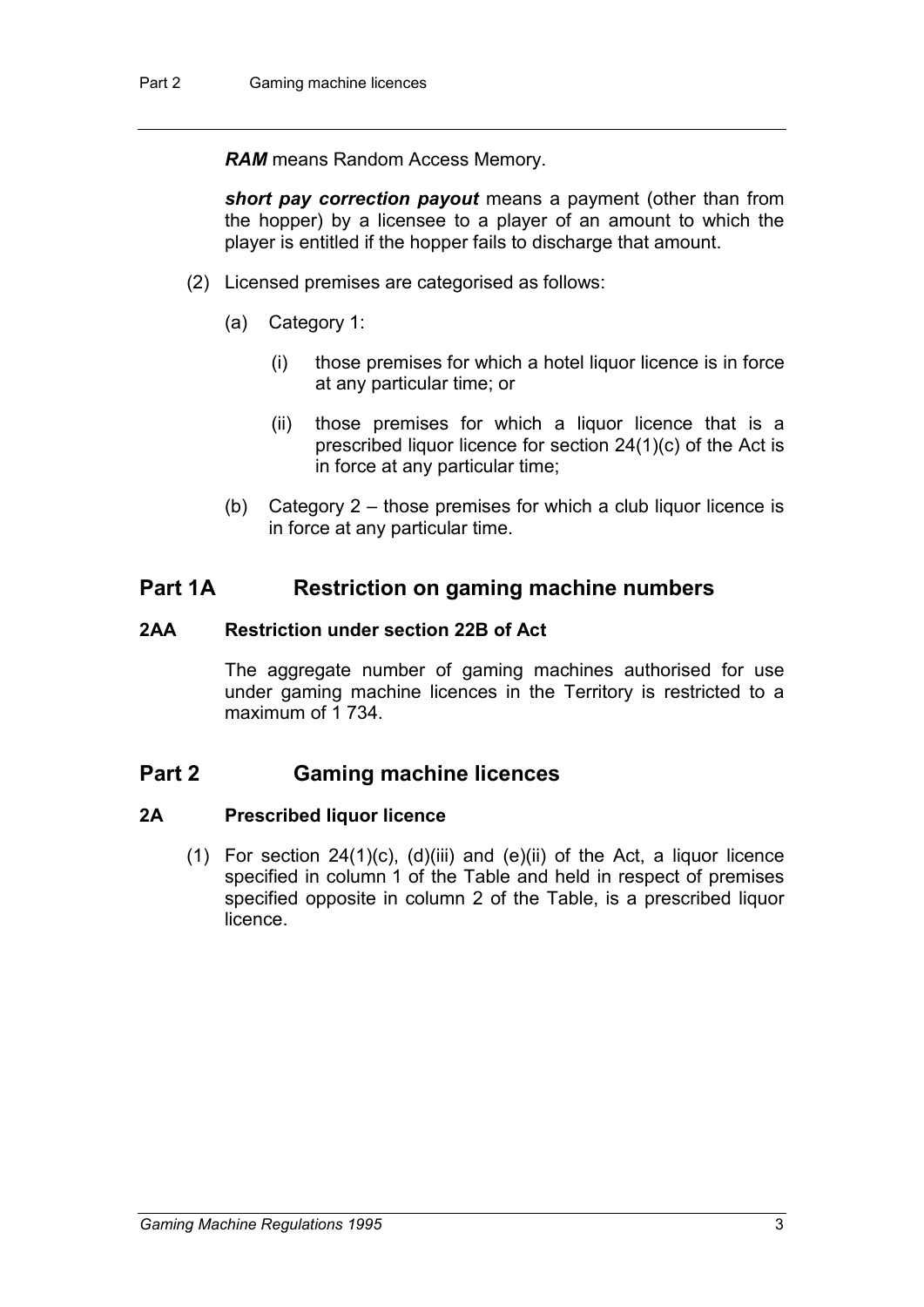(2) However, a liquor licence referred to in subregulation (1) ceases to be a prescribed liquor licence on 1 December 2011.

**Table** 

| Column 1                   | Column 2                                         |
|----------------------------|--------------------------------------------------|
| Liquor Licence<br>(number) | Premises in respect of which liquor licence held |
| 81204578                   | Aileron Roadhouse                                |
| 81203263                   | <b>Barkly Homestead</b>                          |
| 81202764                   | <b>Threeways Roadhouse</b>                       |
| 81301156                   | <b>Adelaide River Inn</b>                        |
| 81201510                   | Mandorah Beach Hotel                             |
| 81301673                   | <b>Pine Creek Hotel</b>                          |
| 81201198                   | <b>Timber Creek Wayside Inn</b>                  |

#### **3 Maximum number of gaming machines**

For the purposes of sections 25(14) and 41(5) of the Act, the maximum number prescribed:

- (a) for Category 1 licensed premises is 20; and
- (b) for Category 2 licensed premises is 55.

#### **3A Cap on clubs with gaming machines within 1.5 km of Darwin Casino**

- (1) Subject to subregulation (2), the Director-General must not grant a gaming machine licence to a club if the effect of the grant would be to increase the number of clubs within the prescribed area that hold gaming machine licences beyond the number of clubs within that area that immediately before the commencement of this regulation held gaming machine licences.
- (2) For each 5% of 5845 by which the population of the prescribed area increases, the Director-General may grant a gaming machine licence to one additional club in the prescribed area.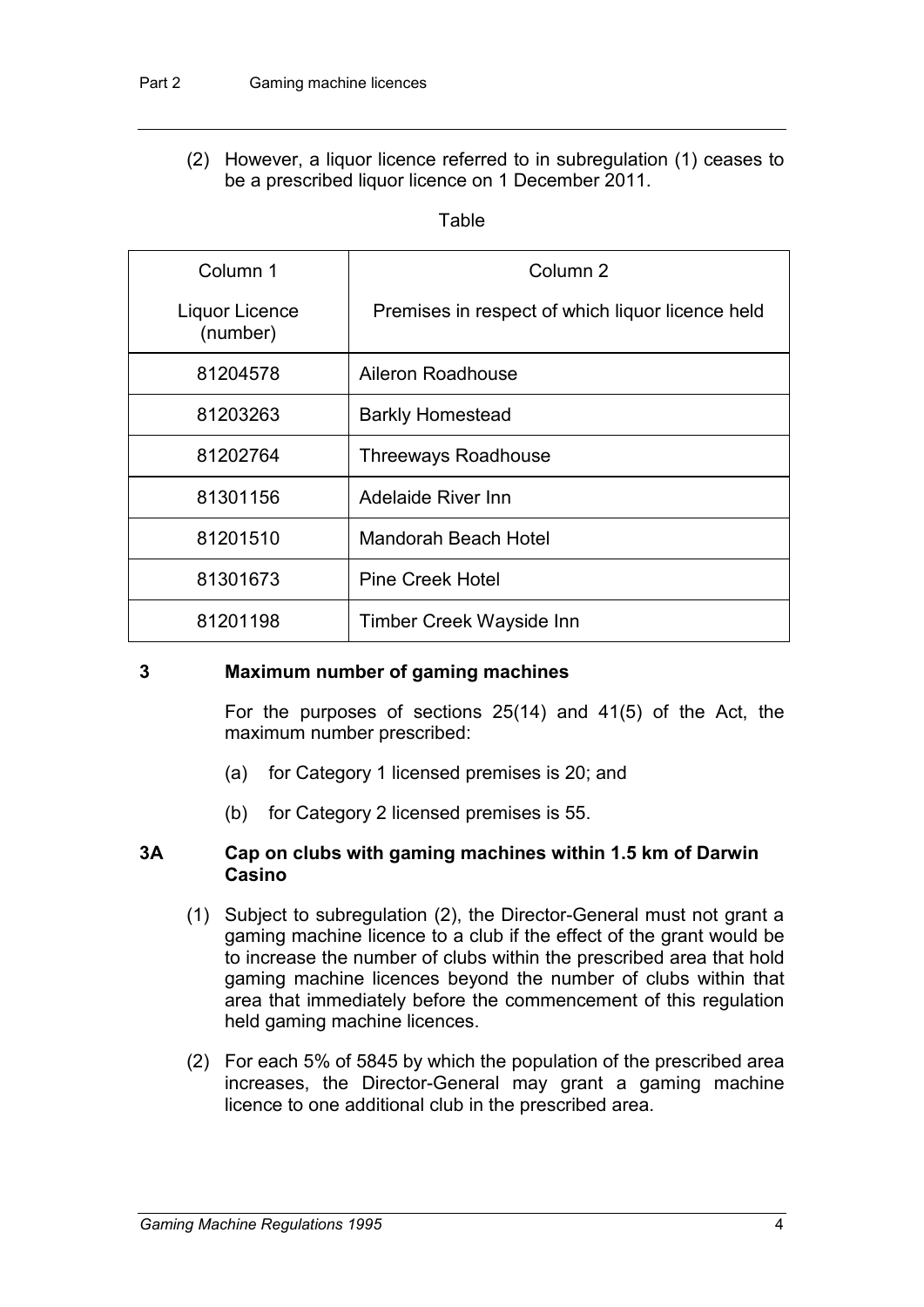(3) In this regulation:

*the prescribed area* means the area within a 1.5 km radius of Lot 5244, Town of Darwin.

#### **4 Prescribed conditions of gaming machine licences**

For the purposes of section 33 of the Act, the prescribed conditions are set out in Schedule 1.

## **Part 3 Licensing of repairers, service contractors, monitoring providers and machine managers**

#### **6 Installations, alterations etc. not subject to section 58 of the Act**

For the purposes of section 58(2) of the Act, the following are prescribed:

- (a) the installation of an electronic monitoring system if the installation is by the Director-General;
- (b) the installation of a gaming machine if the gaming machine is to be examined by an inspector before play is allowed on the gaming machine;
- (c) installation, alteration, adjustment, maintenance or repair of those fuses, electric light globes, fluorescent tubes and fluoro starters of a gaming machine that are easily accessible;
- (d) installation, alteration, adjustment, maintenance or repair of hinges of gaming machine drop box doors;
- (e) adjustment of the device regulating the level of the contents of the hopper;
- (f) installation, alteration, adjustment, maintenance or repair of external switch covers or glass or perspex panels of a gaming machine;
- (g) repair by clearing coins jammed in a gaming machine;
- (h) repair by resetting minor fault conditions of a gaming machine.

#### **6A Consideration of applications for licences under Part 4**

For the purposes of section 64(1A) of the Act, the matters set out in Schedule 2 are prescribed.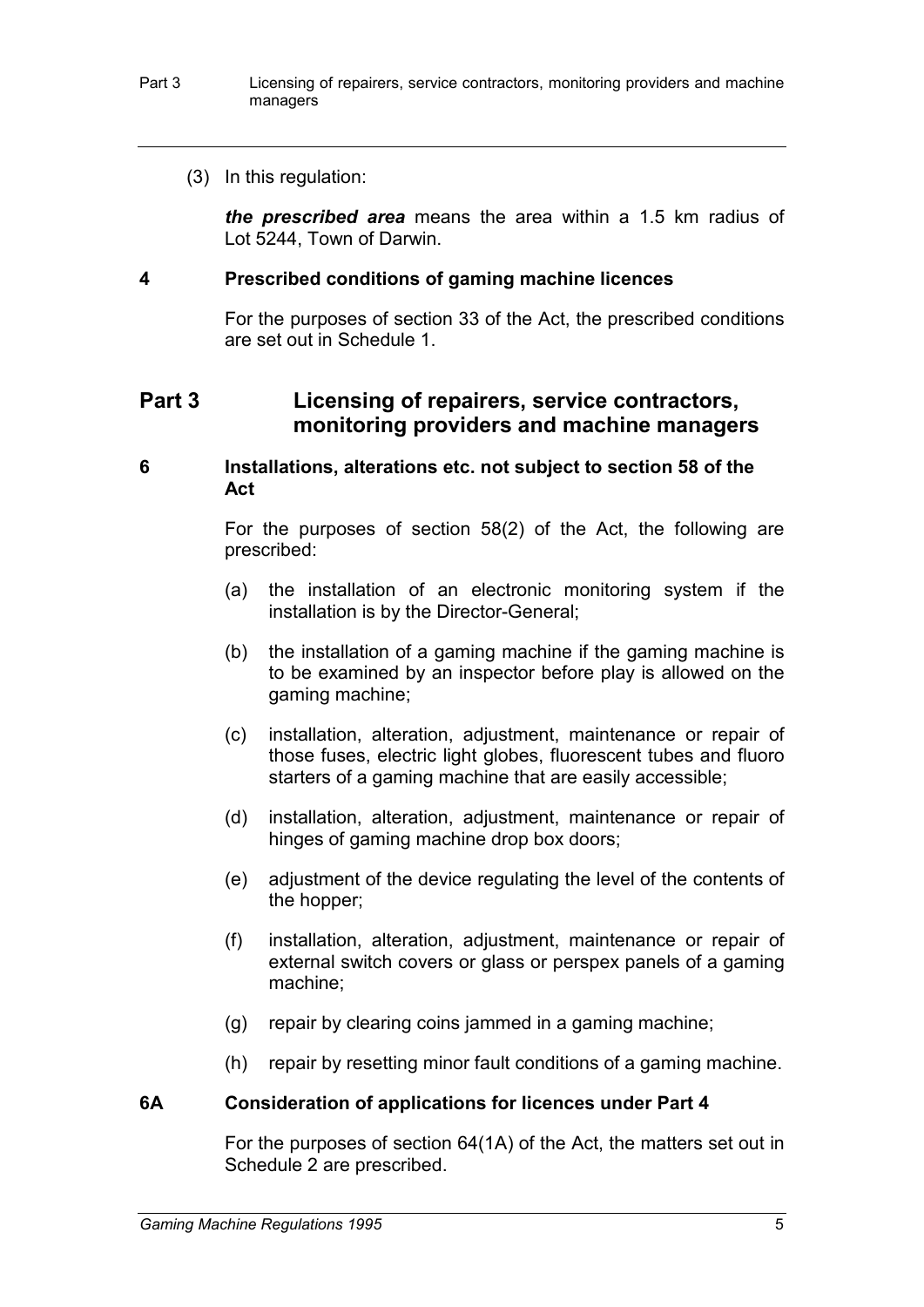Part 3 Licensing of repairers, service contractors, monitoring providers and machine managers

#### **6B Basic monitoring service**

A basic monitoring service is the reading, storage and use of electronic data from gaming machines on licensed premises to provide the information, services and support specified in Schedule 6 in relation to the gaming machines.

#### **6C Prescribed conditions of monitoring provider's licences**

For the purposes of section 69 of the Act, the prescribed conditions of a monitoring provider's licence are set out in Schedule 3.

#### **6D Licensed monitoring provider's fee**

- (1) Subject to subregulation (2), the maximum fee per gaming machine that may be charged by a licensed monitoring provider is \$25.
- (2) The amount prescribed by subregulation (1) is to be varied each year with effect on and from the review date in accordance with the following calculation:

2 1 *CPI*  $B \times \frac{CPI}{CPI}$ 

where:

- *B* is the amount prescribed by this regulation immediately before the review date;
- *CPI* <sup>1</sup> is the Consumer Price Index (All Groups Index) for Darwin for the quarter ending on 30 September that is 3 months before the review date; and
- *CPI* <sup>2</sup> is the Consumer Price Index (All Groups Index) for Darwin for the quarter ending on 30 September that is 15 months before the review date.
- (3) An amount prescribed under this regulation does not include the amount of GST (if any) payable in relation to a supply to which the amount relates.
- (4) In this regulation:

*GST* has the same meaning as in the *A New Tax System (Goods and Services Tax) Act* of the Commonwealth.

*review date* means 1 January in each year, beginning with 1 January 2003.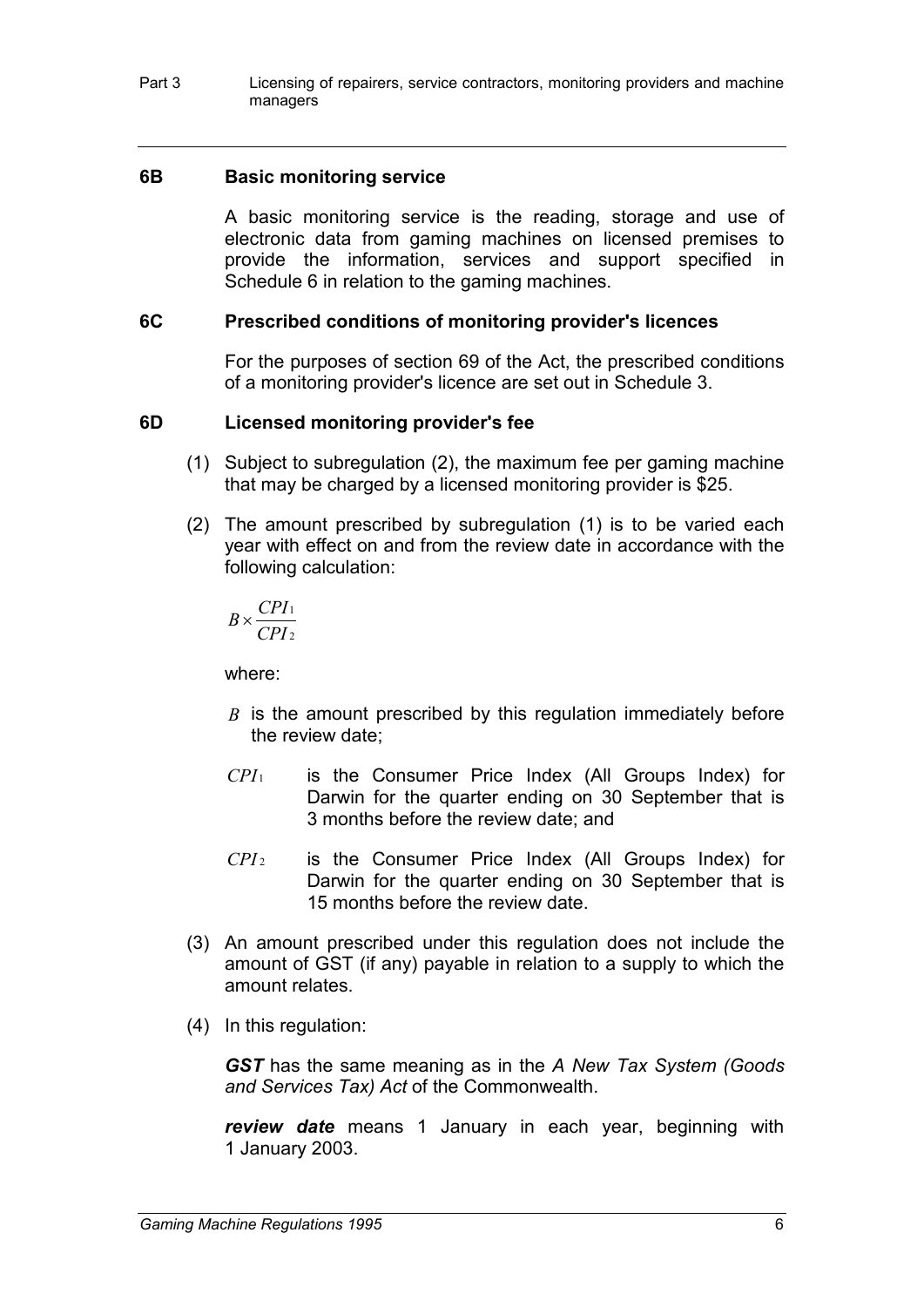*supply* has the same meaning as in the *A New Tax System (Goods and Services Tax) Act* of the Commonwealth.

## **6E Security for monitoring provider's licence**

- (1) On the grant of a monitoring provider's licence, the successful applicant must provide to the Director-General a security of \$50 000 in the form of a bond, bank guarantee or any other form of security approved by the Director-General.
- (2) The amount of the security is forfeited to the Territory if:
	- (a) the licensed monitoring provider defaults under an agreement to provide a basic monitoring service in respect of gaming equipment on a licensee's licensed premises;
	- (b) the licensed monitoring provider surrenders the monitoring provider's licence without giving the Director-General 90 days notice of the surrender under section 78(3) of the Act; or
	- (c) the monitoring provider's licence is cancelled under section 79 of the Act.
- (3) The Director-General may use all or any part of a bond forfeited under subregulation (2) to offset the cost of providing, or arranging the provision of, a basic monitoring service in place of the service that should or would have been provided but for the default, surrender or cancellation.

#### **7 Prescribed duties of machine managers**

For the purposes of section 60(1) of the Act, the following duties are prescribed:

- (a) the management of employees of a licensee who are responsible for the conduct of gaming;
- (b) the management of the access to the internal parts of gaming machines;
- (c) the management and supervision of money clearances;
- (d) the issuing of keys for the security of gaming machines to employees of a licensee;
- (e) the supervision of entries in accounting records required to be kept and maintained under the Act;
- (f) the arranging of remedial repairs to gaming equipment;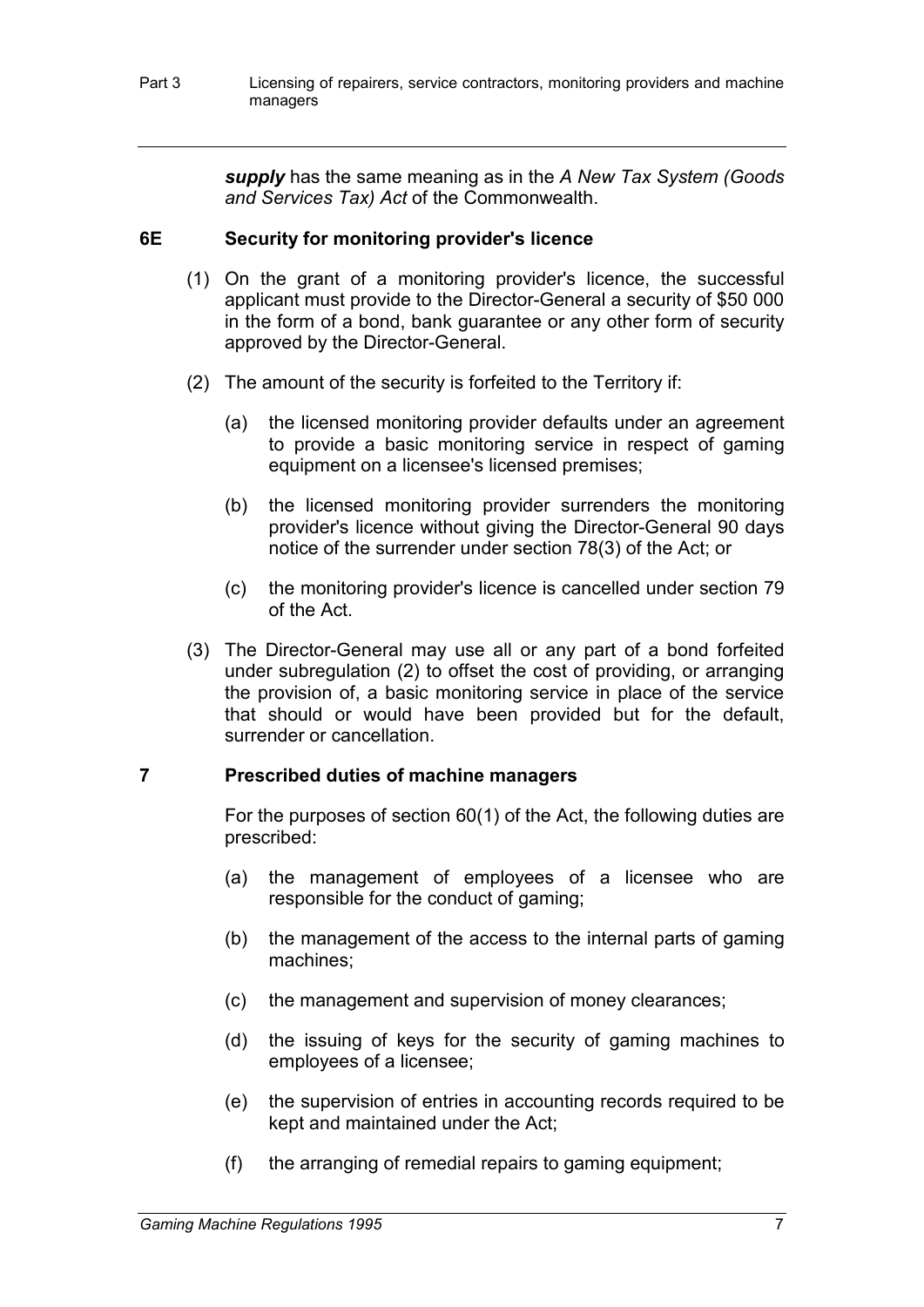(g) any other thing required by Part 6 to be done, or that a licensee is required by Part 6 to ensure is done, by a machine manager.

## **Part 4 Supervision and management of gaming**

#### **8 Layout of licensed premises**

A licensee shall ensure that the layout of the interior of the licensee's licensed premises allows:

- (a) the licensee, or an employee of the licensee, from a place in the licensed premises where the licensee or employee would normally be carrying out duties at the material time, to have continuous supervision of each gaming machine that is available for gaming; and
- (b) a clear passageway between banks of gaming machines of at least 2 metres unless the Director-General, under section 161 of the Act, directs that a greater distance be allowed.

Maximum penalty: 40 penalty units.

#### **9 Installation of gaming equipment**

A licensee shall ensure that gaming equipment installed on the licensee's licensed premises is installed in a way that allows:

- (a) proper cleaning and maintenance of the equipment;
- (b) unrestricted access to fire exits; and
- (c) the proper use of safety and security features on the premises.

Maximum penalty: 40 penalty units.

#### **9A Site controllers**

- (1) For the purposes of section 83 of the Act, the site controller for the monitoring system installed on a licensee's licensed premises is prescribed gaming equipment.
- (2) A person must not install, replace or otherwise interfere with the site controller for the monitoring system installed on a licensee's licensed premises.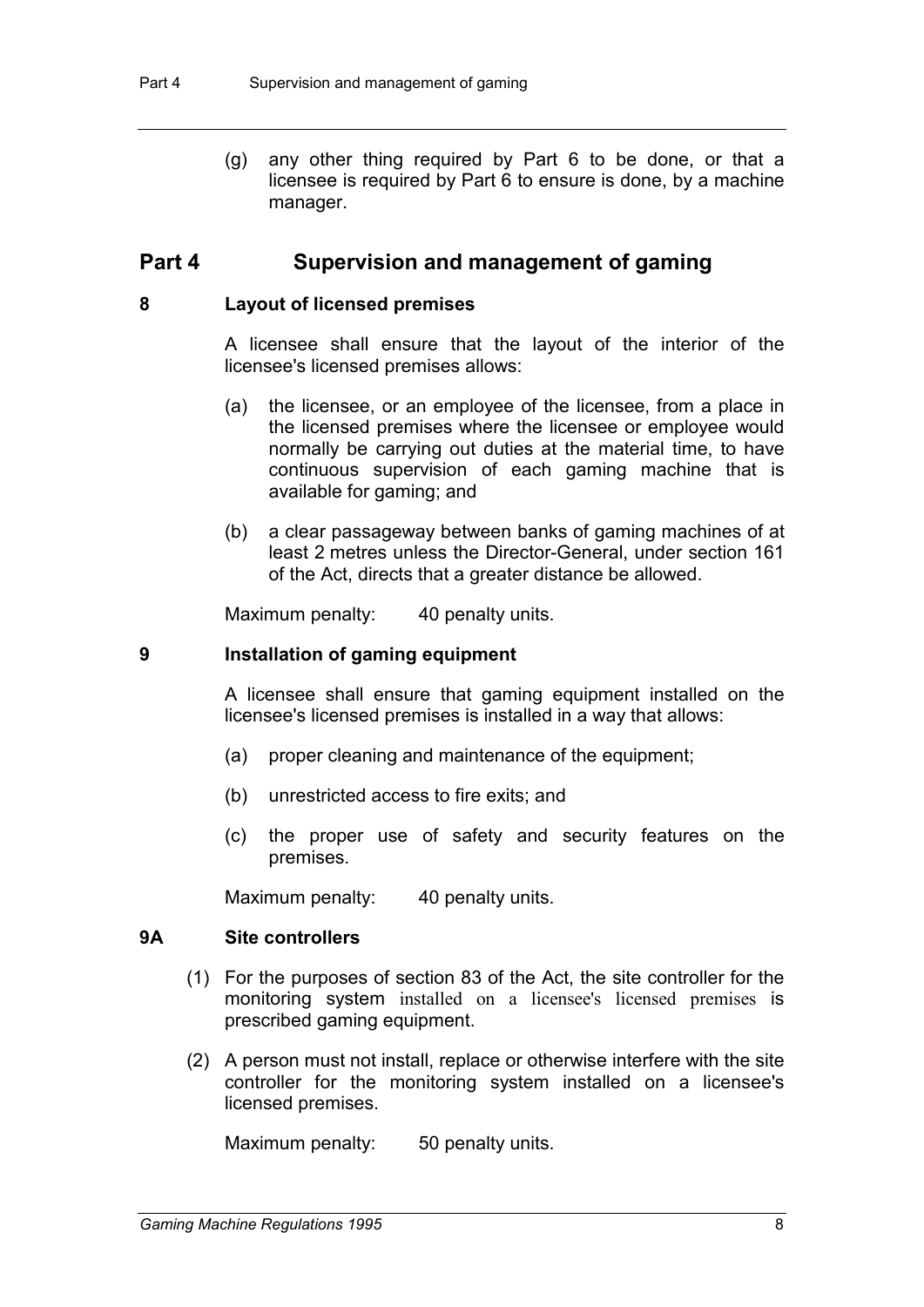- (3) Subregulation (2) does not apply to the licensed monitoring provider who provides a basic monitoring service in respect of gaming equipment on the licensee's licensed premises.
- (4) A licensee does not commit an offence against subregulation (2) if the licensee installs or replaces the site controller in accordance with the instructions of the licensed monitoring provider who provides a basic monitoring service in respect of gaming equipment on the licensee's licensed premises.

## **10 Hours of gaming**

For the purposes of section 88(c) of the Act, the following periods are prescribed:

- (a) on Christmas Day and Good Friday after 4.00 am;
- (b) on any other day between 4.00 am and 10.00 am.

#### **12 Calculation of player entitlement**

- (1) For the purposes of section 95 of the Act, but subject to subregulation (2), the amount to which a person is entitled for gaming tokens inserted by, or on behalf of, the person into a gaming machine (so that gaming machine credits are registered by the gaming machine), is to be calculated by:
	- (a) adding to the gaming machine credits winnings (if any) payable for each result as determined in accordance with the game as approved by the Director-General for bets made by, or on behalf of, the person on the gaming machine; and
	- (b) deducting gaming machine credits bet by, or on behalf of, the person on the gaming machine.
- (2) An entitlement under subregulation (1) includes gaming machine credits that are stolen before the licensee makes payment for the gaming machine credits only when:
	- (a) the person exercises reasonable control over the credits; and
	- (b) the licensee, by act or omission, contributes to the stealing.

#### **12A Returns to players**

(1) For the purposes of section 95(2) of the Act, the prescribed minimum percentage for a gaming machine is 85% of the total amount of bets made by players each year on the gaming machine.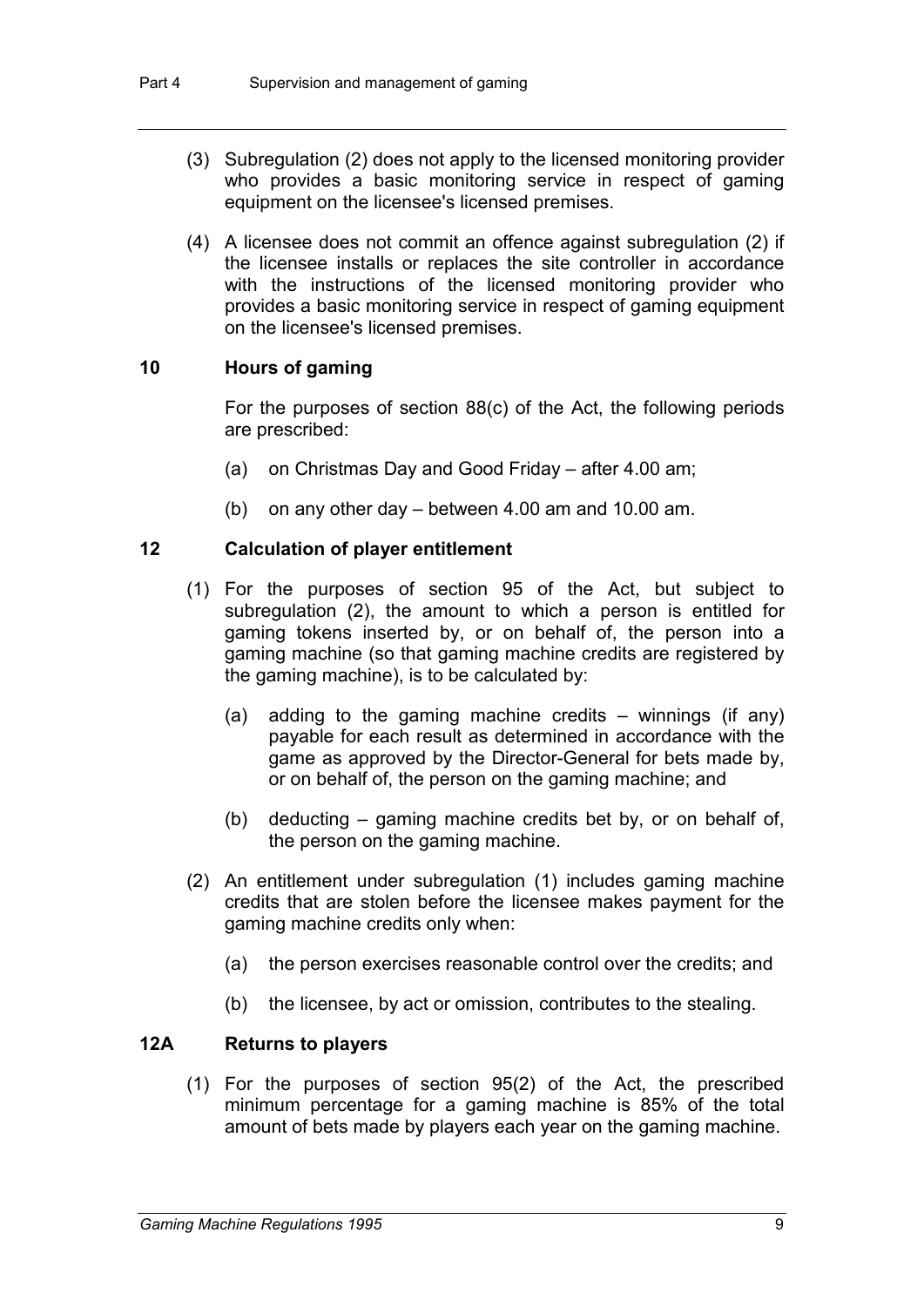- (2) A licensee may cause the rate of return to players from a particular gaming machine to be varied within the range approved by the Director-General.
- (3) A licensee must not cause the rate of return to players from a particular gaming machine:
	- (a) to be varied so that it falls outside the range referred to in subregulation (2); or
	- (b) to be varied more than once in any 30-day period.

Maximum penalty: 50 penalty units.

#### **13 Machine managers to produce licence or identification, &c.**

- (1) A machine manager shall produce his or her machine manager's licence that is in force, or his or her identification card provided under subregulation (2), to a person:
	- (a) who is affected by a decision of the machine manager; and
	- (b) who requests the production.

Maximum penalty: 40 penalty units.

- (2) A licensee shall provide to a person authorised by the licensee under section 60(4) or (6) of the Act an identification card showing in bold face print of a minimum letter height of 5 millimetres:
	- (a) the person's name;
	- (b) the name of the licensed premises; and
	- (c) the words "Machine Manager".

Maximum penalty: 40 penalty units.

(3) The identification card shall bear the signature of the person.

Maximum penalty: 40 penalty units.

(4) A person to whom an identification card is provided under subregulation (2) shall return the card to the licensee on the day the person ceases to be authorised by the licensee under section 60(4) or (6) of the Act.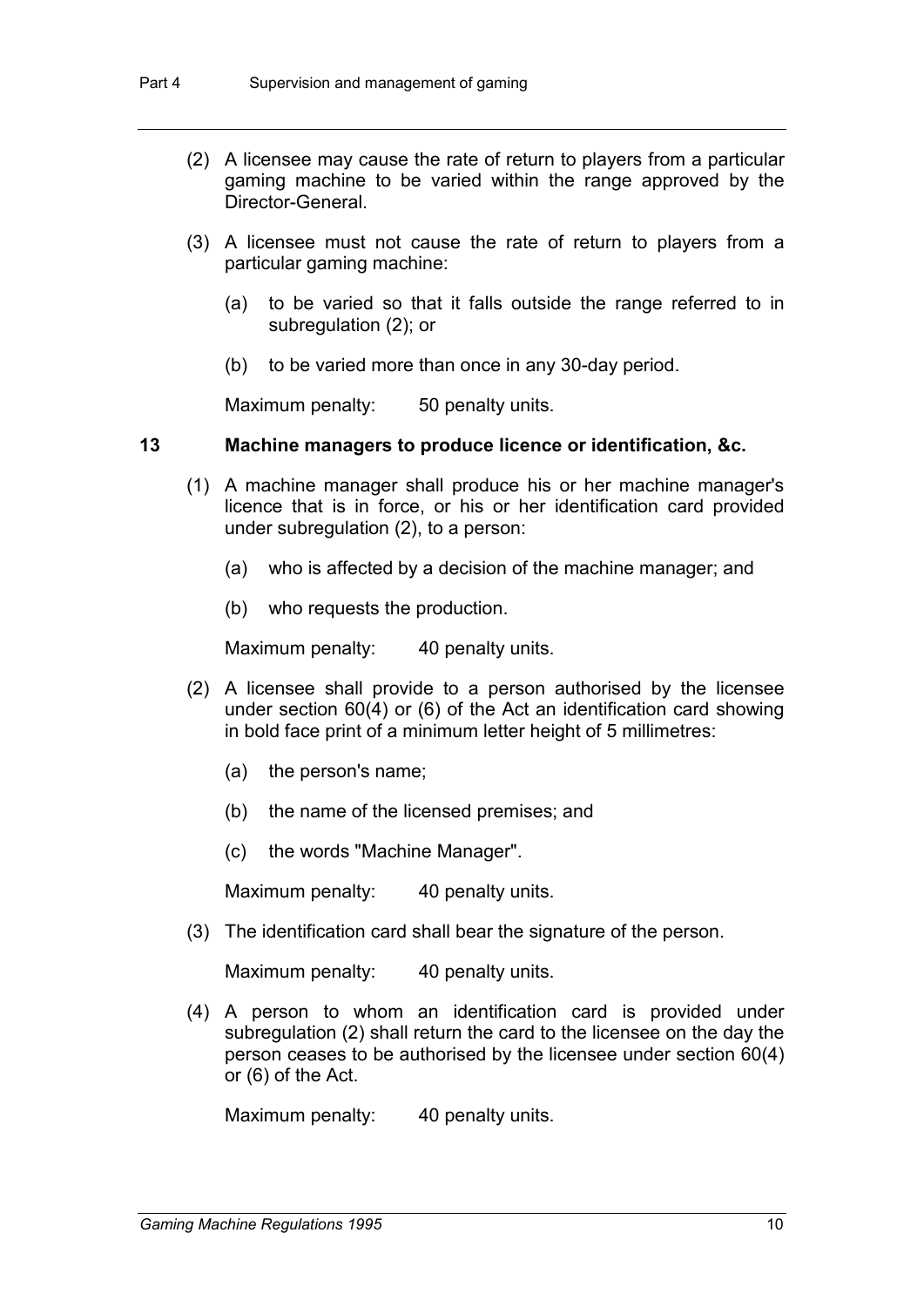#### **14 Submissions in relation to payments refused**

- (1) A machine manager who refuses to make or allow payment under section 96 of the Act or clause 5 of Schedule 3 to a person shall advise the person that he or she may make a submission to the Director-General about the refusal within 10 days from the date of the refusal.
- (2) A submission mentioned in subregulation (1) shall:
	- (a) be in writing;
	- (b) state the full name and address of the person making the submission;
	- (c) identify the licensed premises and gaming machine in question;
	- (d) state the name of the machine manager who refused to make payment or allow payment to be made;
	- (e) state the time and date of the refusal; and
	- (f) contain a description of the events relevant to the refusal.
- (3) The Director-General may refuse to consider a submission mentioned in subregulation (2) that is not lodged within 10 days from the date of the refusal.

#### **15 Security of keys**

(1) A licensee shall cause each key that is a key related to the security of gaming equipment on the licensee's licensed premises to be kept in a secure place on the licensed premises.

Maximum penalty: 40 penalty units.

- (2) The licensee shall ensure that no person gains access to the secure place other than:
	- (a) the licensee or, where the licensee is a body corporate, 2 executive officers of the body corporate authorised in that behalf by the body corporate and acting jointly; or
	- (b) a machine manager in relation to the licensed premises.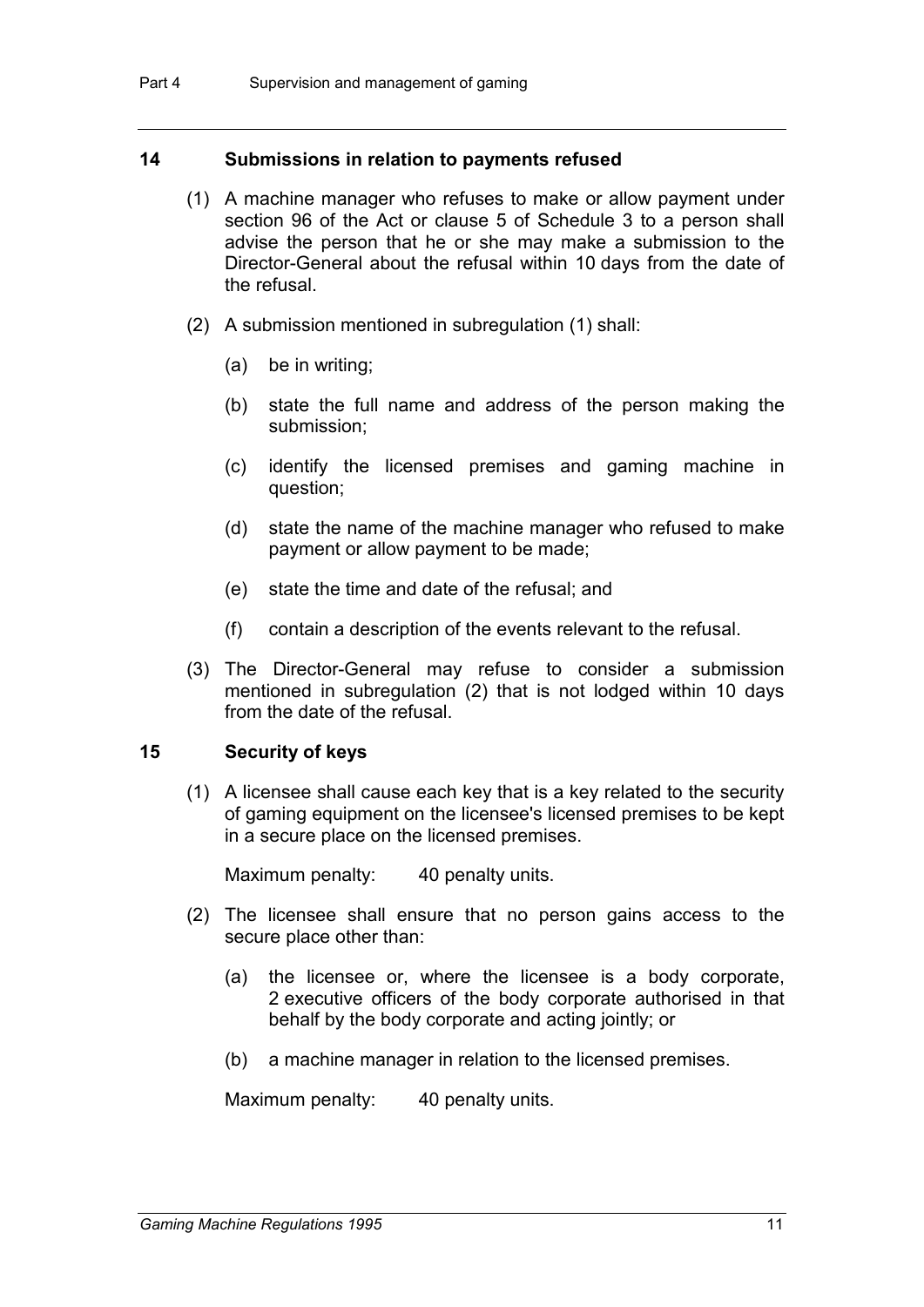- (3) A licensee shall ensure that no person has possession of a key mentioned in subregulation (1) other than:
	- (a) a person mentioned in subregulation (2);
	- (b) an employee of the licensee who is employed to attend to gaming machines;
	- (c) an employee of the licensee who is employed to assist in money clearances;
	- (d) a licensed repairer acting in that capacity; or
	- (e) an inspector in the performance of his or her functions or duties under the Act.

Maximum penalty: 40 penalty units.

(4) A licensee shall keep records of each possession mentioned in subregulation (3) in the form determined by the Director-General.

Maximum penalty: 40 penalty units.

- (5) A person mentioned in subregulation  $(2)(b)$  or  $(3)(b)$ ,  $(c)$  or  $(d)$  shall have possession of a key mentioned in subregulation (1) only:
	- (a) on the licensed premises; and
	- (b) for the time necessary for the performance of his or her duties.

Maximum penalty: 40 penalty units.

(6) A person who has possession of a key mentioned in subregulation (1) shall keep the key on his or her person.

Maximum penalty: 40 penalty units.

- (7) A person who unlocks a door or opens a door of a gaming machine on licensed premises, shall cause the lock to be locked or, as the case may be, the door to be securely closed:
	- (a) before leaving the gaming machine; and
	- (b) on completion of the purpose for which the lock was unlocked or the door was opened.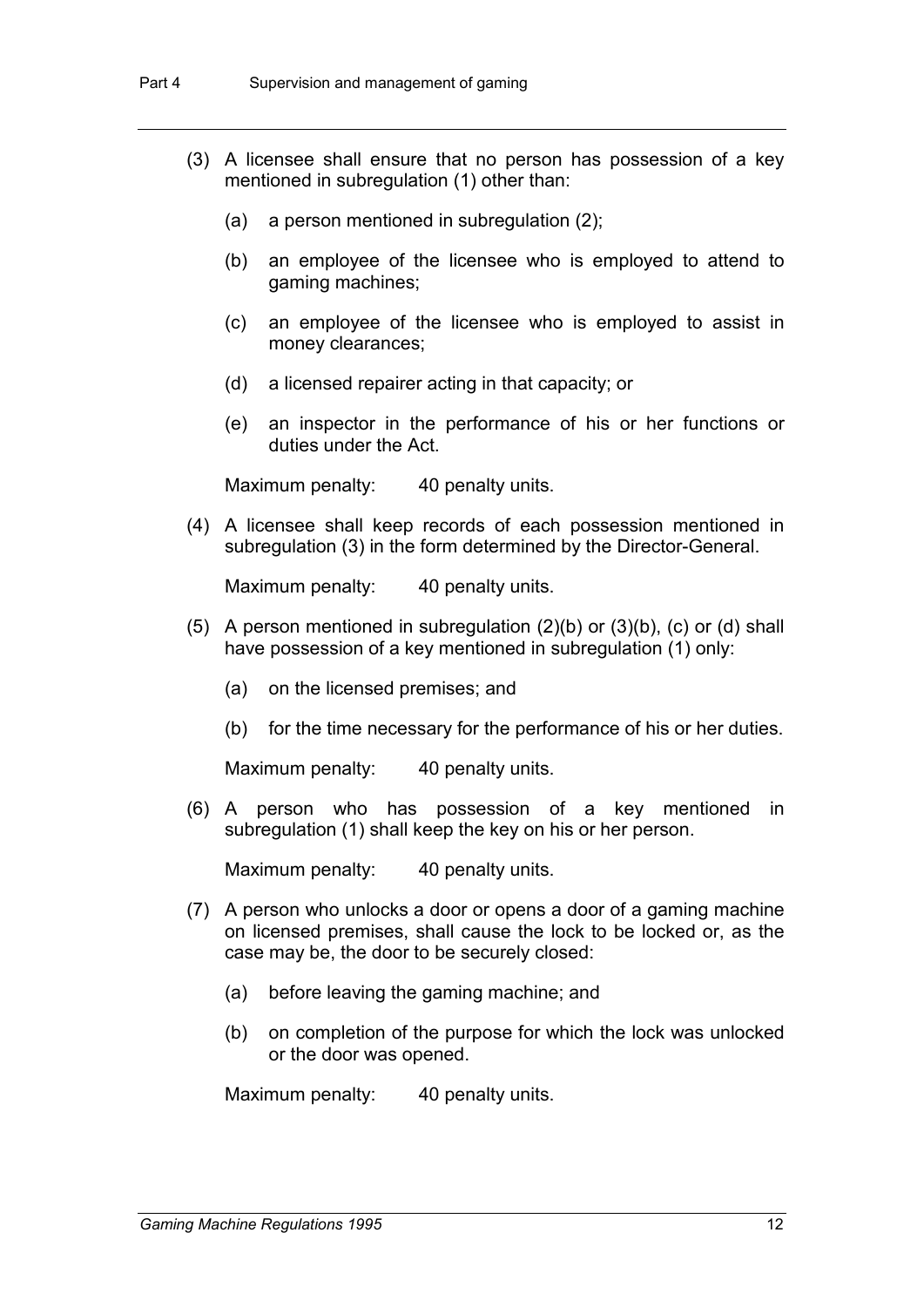(8) A person, other than a person mentioned in subregulation (3), shall not have possession of a key mentioned in subregulation (1).

Maximum penalty: 40 penalty units.

(9) Subject to section 162 of the Act, a record required to be kept under this section shall be retained by the licensee for not less than 7 years from the date of the latest entry in the record.

Maximum penalty: 40 penalty units.

#### **16 Day prescribed (section 101(2) of the Act)**

For the purposes of section 101(2) of the Act, the prescribed day is the fifteenth day.

#### **17 Services for compulsive gamblers**

A licensee, at each place on the licensee's licensed premises where the sale or redemption of gaming tokens or any centralised credit transaction is carried out, shall clearly display a sign advertising services, if any, available to assist compulsive gamblers.

Maximum penalty: 40 penalty units.

# **Part 5 Control of gaming machines**

#### **18 Approval of premises of manufacturers**

- (1) For the purposes of section 121(2) of the Act, an application for approval of premises shall:
	- (a) be written and signed by the manufacturer or a person authorised by the manufacturer; and
	- (b) contain the full name and business address of the manufacturer and the address of the premises.
- (2) An application under subregulation (1) shall be accompanied by:
	- (a) a plan that clearly shows the use to which each part of the premises is to be put;
	- (b) particulars of all security and surveillance facilities installed on the premises; and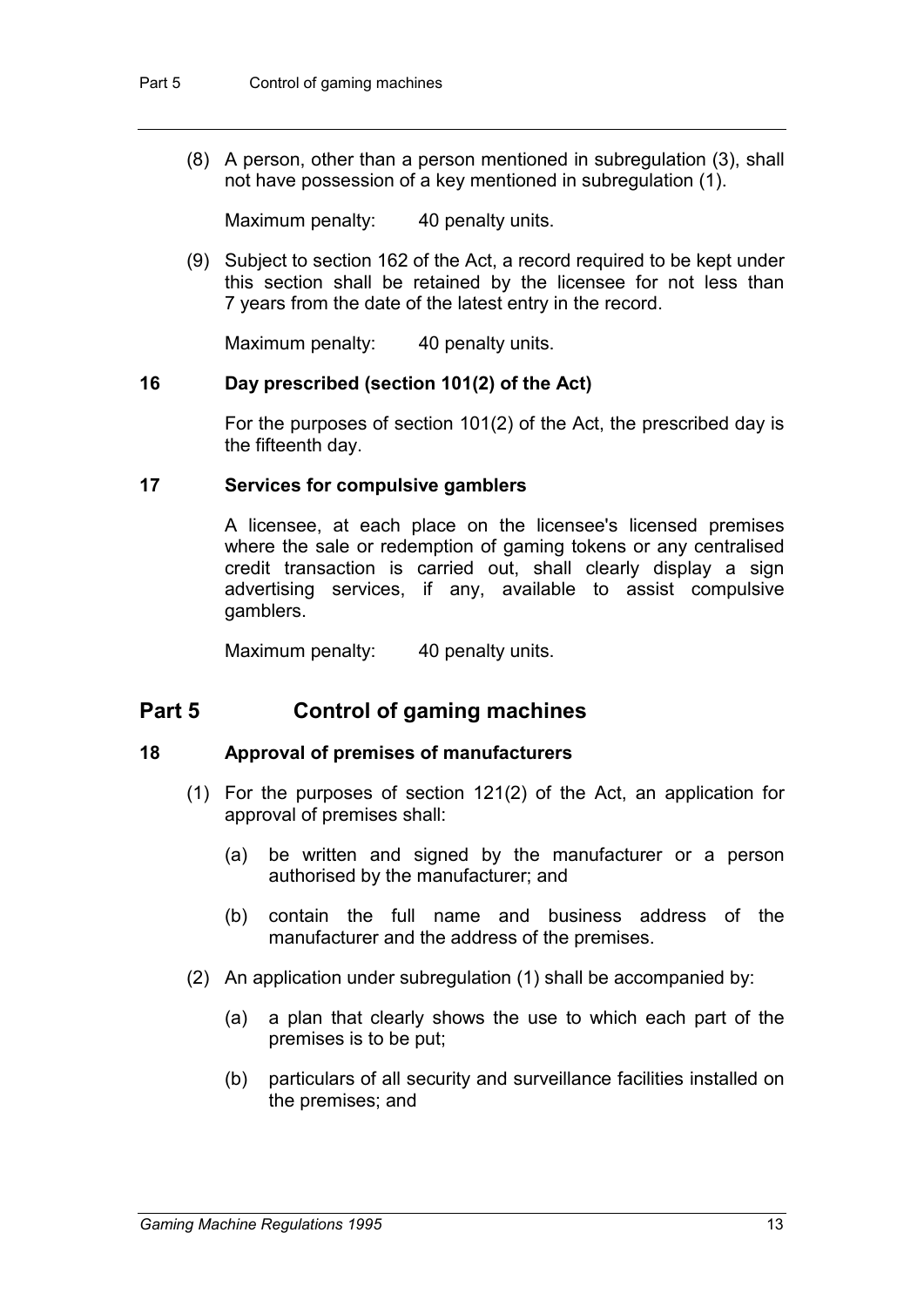- (c) a narrative and diagrammatic representation of the systems to be used by the manufacturer:
	- (i) for the security, storage and recording of gaming machines and restricted components, with specific reference to game boards and game EPROMs; and
	- (ii) for the use and maintenance of security and surveillance facilities on the premises.

## **18A Evaluating gaming machine types**

When evaluating a type of gaming machine under section 131 of the Act, in addition to any other relevant matters, the Director-General or an approved evaluator must take into account whether or not the gaming machine type has a facility to accept notes that is functioning.

#### **19 Allocation of serial numbers**

A manufacturer must ensure that each gaming machine supplied by the manufacturer for use in the Territory has permanently affixed to the machine a serial number that identifies the gaming machine and distinguishes it from all other gaming machines.

Maximum penalty: 50 penalty units.

## **20 Affixing of labels**

- (1) A person must not affix a label referred to in section 135 of the Act to a gaming machine unless the person is:
	- (a) a licensed service contractor; or
	- (b) a person approved by the Director-General.

Maximum penalty: 50 penalty units.

- (2) A person who affixes a label referred to in section 135 of the Act to a gaming machine must, as soon as practicable after affixing the label, notify the Director-General in writing of:
	- (a) the identification number on the label;
	- (b) the serial number of the gaming machine;
	- (c) the type of the gaming machine; and
	- (d) the manufacturer of the gaming machine.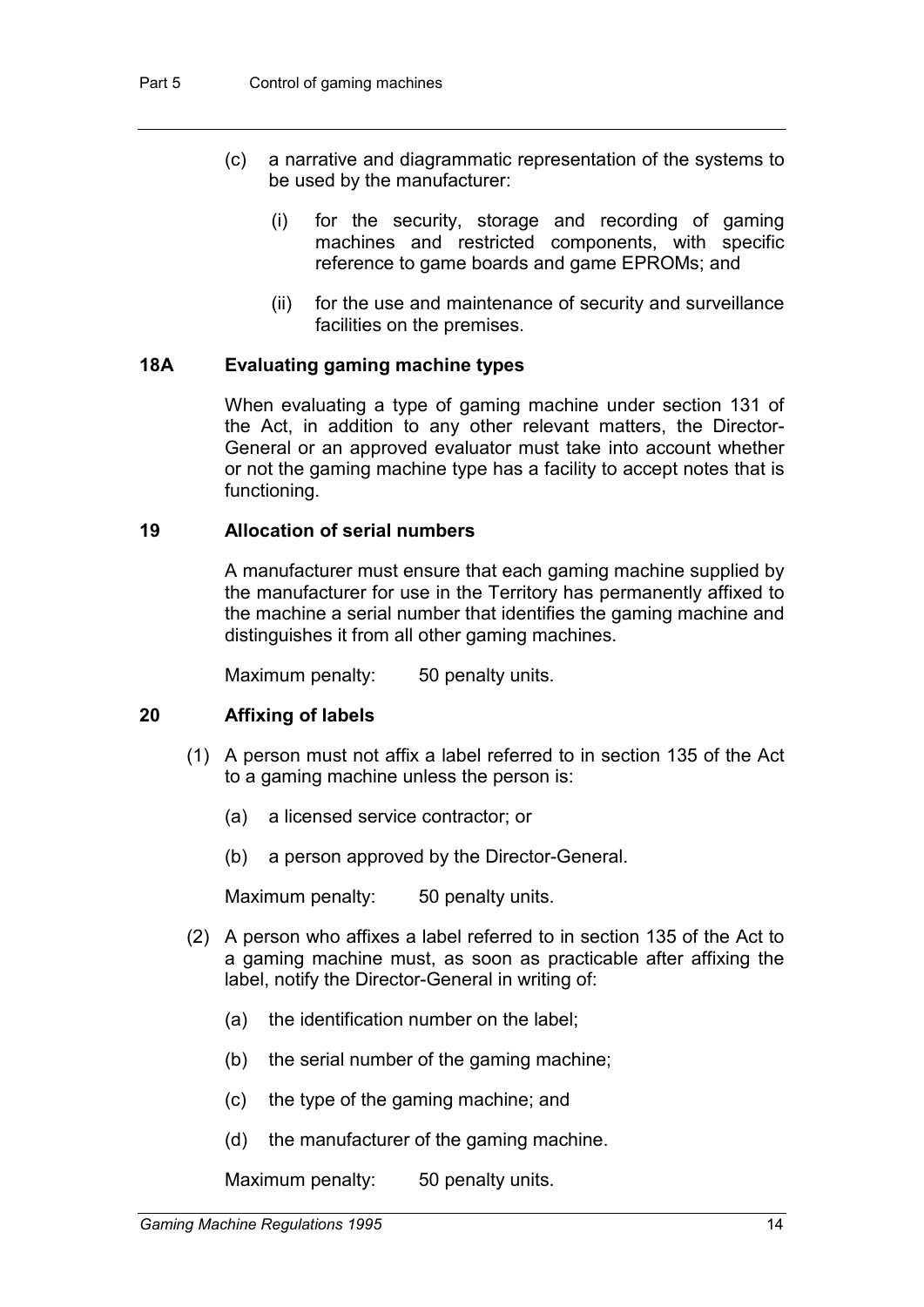- (3) Labels referred to in section 135 of the Act that are issued by the Director-General for gaming machines on a particular licensee's licensed premises are not to be affixed to gaming machines on any other licensee's licensed premises without the approval of the Director-General.
- (4) A person who affixes a label referred to in section 135 of the Act to a gaming machine in contravention of subregulation (3) commits an offence.

Maximum penalty: 50 penalty units.

## **21 Game board labels**

A listed person shall, at the time the person installs a game EPROM on a game board, affix to the game board a label that clearly displays in the English language:

- (a) the gaming machine type for which the game board is designed or the code number of the gaming machine type allocated under regulation 24; and
- (b) the game for which the game EPROM is programmed or the code number of the game allocated under regulation 24.

Maximum penalty: 40 penalty units.

#### **22 Accounting for broken and removed seals**

A person who breaks or removes a seal affixed to a gaming machine:

- (a) must keep the broken or removed seal until the seal is accounted for under paragraph (b); and
- (b) must account for the broken or removed seal, or cause the broken or removed seal to be accounted for, to the Director-General within 7 days after the end of the month in which the person broke or removed the seal.

Maximum penalty: 50 penalty units.

#### **23 Restricted components**

For the purposes of the definition of *restricted component* in section 3 of the Act, the components set out in Schedule 4 are restricted components.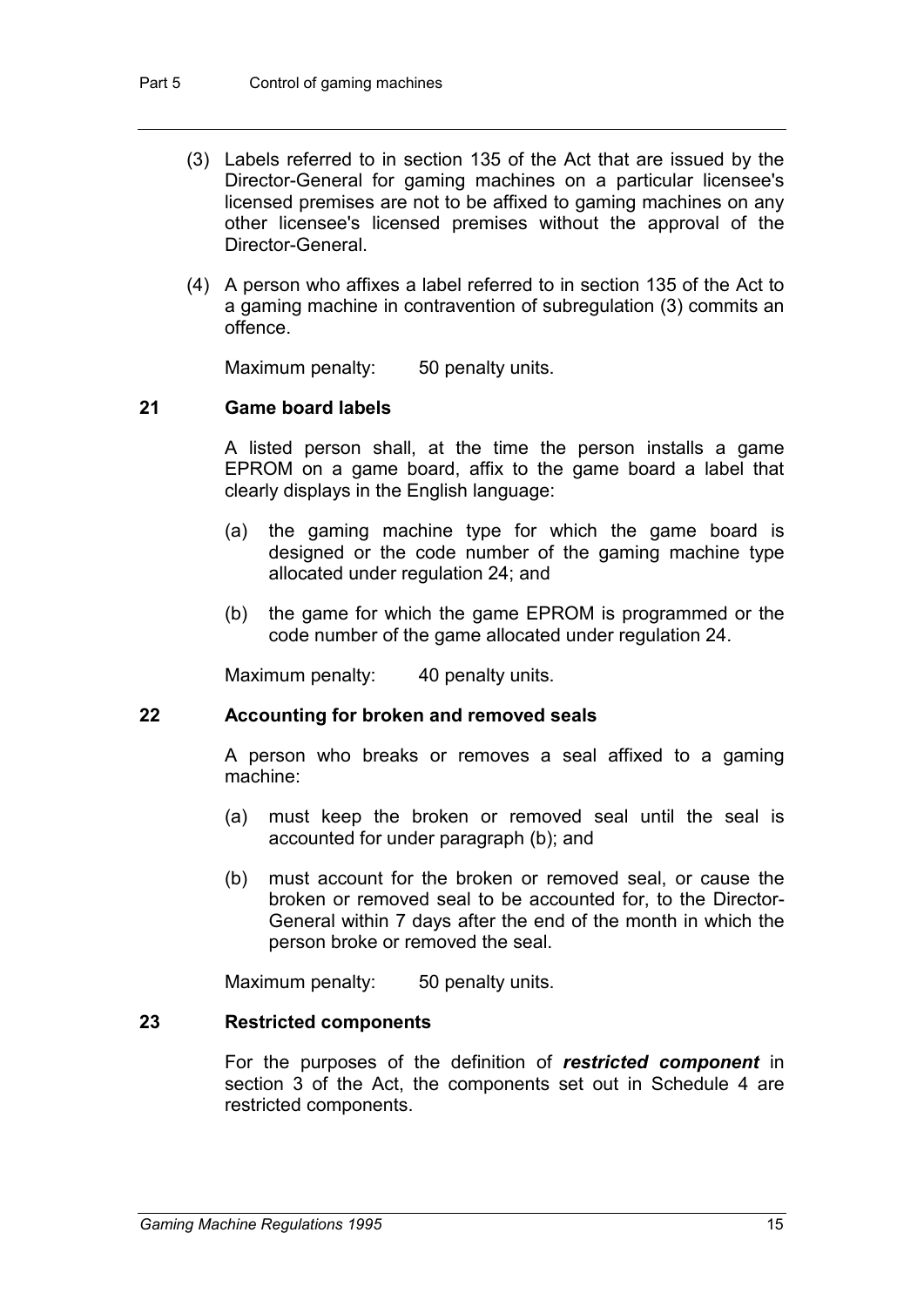## **24 Code numbers for approved gaming equipment types and games**

The Director-General may allocate a code number to each gaming equipment type and each game approved by the Director-General under section 130(1)(b) and (c) or 131(2) of the Act.

#### **24A Disposal of gaming machines**

(1) A licensee must not dispose of a gaming machine without the approval of the Director-General.

Maximum penalty: 50 penalty units.

- (2) An application for approval to dispose of a gaming machine is to be in the form approved by the Director-General and is to include the following:
	- (a) details of the arrangements for disposal, including details of the person to whom the gaming machine is to be transferred or details of how the gaming machine is to be destroyed;
	- (b) a statement as to whether or not the gaming machine is the subject of a finance arrangement;
	- (c) the identification number on the label affixed to the gaming machine;
	- (d) the serial number of the gaming machine;
	- (e) any other information required by the Director-General.

## **Part 6 Accounting procedures**

#### **25 Functions to be carried out with monthly money reconciliations**

In carrying out a monthly money reconciliation in accordance with section 141 of the Act, a licensee shall:

- (a) ensure that no gaming machine credits are registered by the gaming machine;
- (b) ensure that no gaming tokens remain in the gaming machine, other than those gaming tokens that are in the hopper;
- (c) ensure that a record of the monetary value of the contents of the hopper is made in the Gaming Machine Performance Record mentioned in regulation 28; and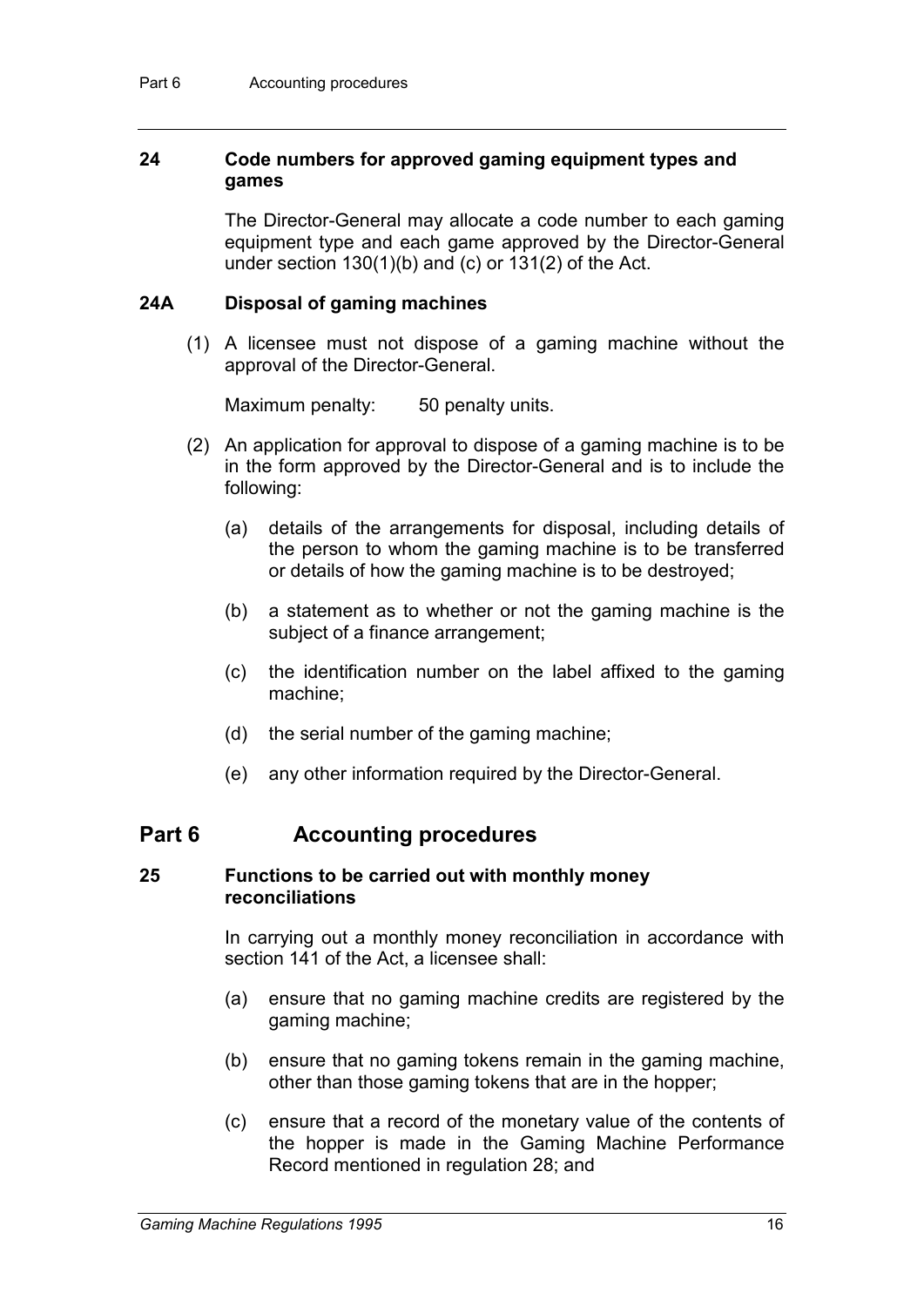- (d) ensure a record is made in the Gaming Machine Performance Record mentioned in regulation 28 of the amounts displayed on the following electronic RAM meters of the gaming machine:
	- (i) the total of all coins to the drop box;
	- (ii) the total of coins won (non-progressive);
	- (iii) the total of all cancelled credits;
	- (iv) the total of all coins bet;
	- (v) the total of all hopper fills; and
	- (vi) if an appropriate meter is provided by the gaming machine – the total of wins (progressive).

## **26 Daily money clearances**

- (1) A licensee shall ensure that a daily money clearance is carried out, or is personally supervised, by a machine manager.
- (2) A licensee shall keep, for each of the licensee's licensed premises, a Cash Clearance Report in the form determined by the Director-General.
- (3) A licensee shall ensure that a Cash Clearance Report:
	- (a) identifies, by name and licence number, the licensee and licensed premises to which it applies;
	- (b) records for each money clearance:
		- (i) the date and time;
		- (ii) the machine identification number;
		- (iii) the licensee's identification number of the gaming machine; and
		- (iv) the amount removed; and
	- (c) records for each day:
		- (i) the total amount removed during money clearances; and
		- (ii) the signature of every person who carried out, or supervised, money clearances certifying that the records made under this section are correct.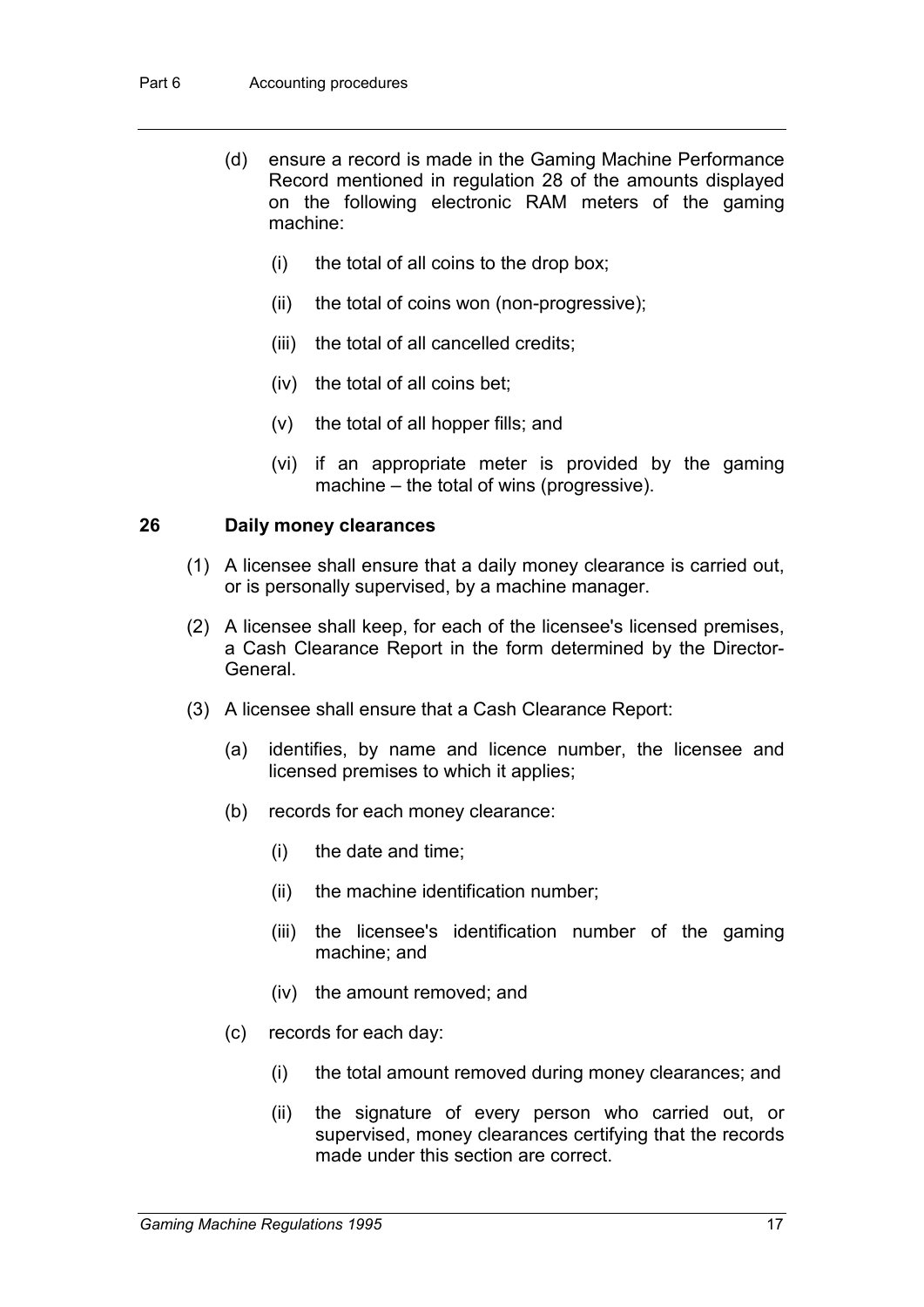## **27 Manual Payments Register and hopper fills**

- (1) A licensee must keep a Manual Payments Register for each of the licensee's licensed premises in the form determined by the Director-General.
- (2) A licensee must ensure that a Manual Payments Register:
	- (a) identifies, by name and licence number, the licensee and licensed premises to which it applies; and
	- (b) records for each short pay correction payout, hopper fill, jackpot payout and cancelled credit made on the premises, the following particulars:
		- (i) the date and time;
		- (ii) the machine identification number;
		- (iii) the licensee's identification number of the gaming machine;
		- (iv) if it is a short pay correction payout, hopper fill, jackpot payout or cancelled credit;
		- (v) if it is a jackpot payout the winning combination of symbols;
		- (vi) it is a cancelled credit the number of gaming machine credits displayed on the credit meter;
		- (vii) the amount;
		- (viii) if it is a short pay correction payout, jackpot payout or cancelled credit, made for Category 1 licensed premises – the name and signature of the person to whom the payment was made;
		- (ix) if it is a short pay correction payout, jackpot payout or cancelled credit, made for Category 2 licensed premises:
			- (A) the name and signature of the person to whom the payment was made; and
			- (B) whether the person is a member or visitor; and
			- (C) if the person is a member the person's membership number;
		- (x) the name and signature (and licence number if applicable) of the person who made the payout or fill;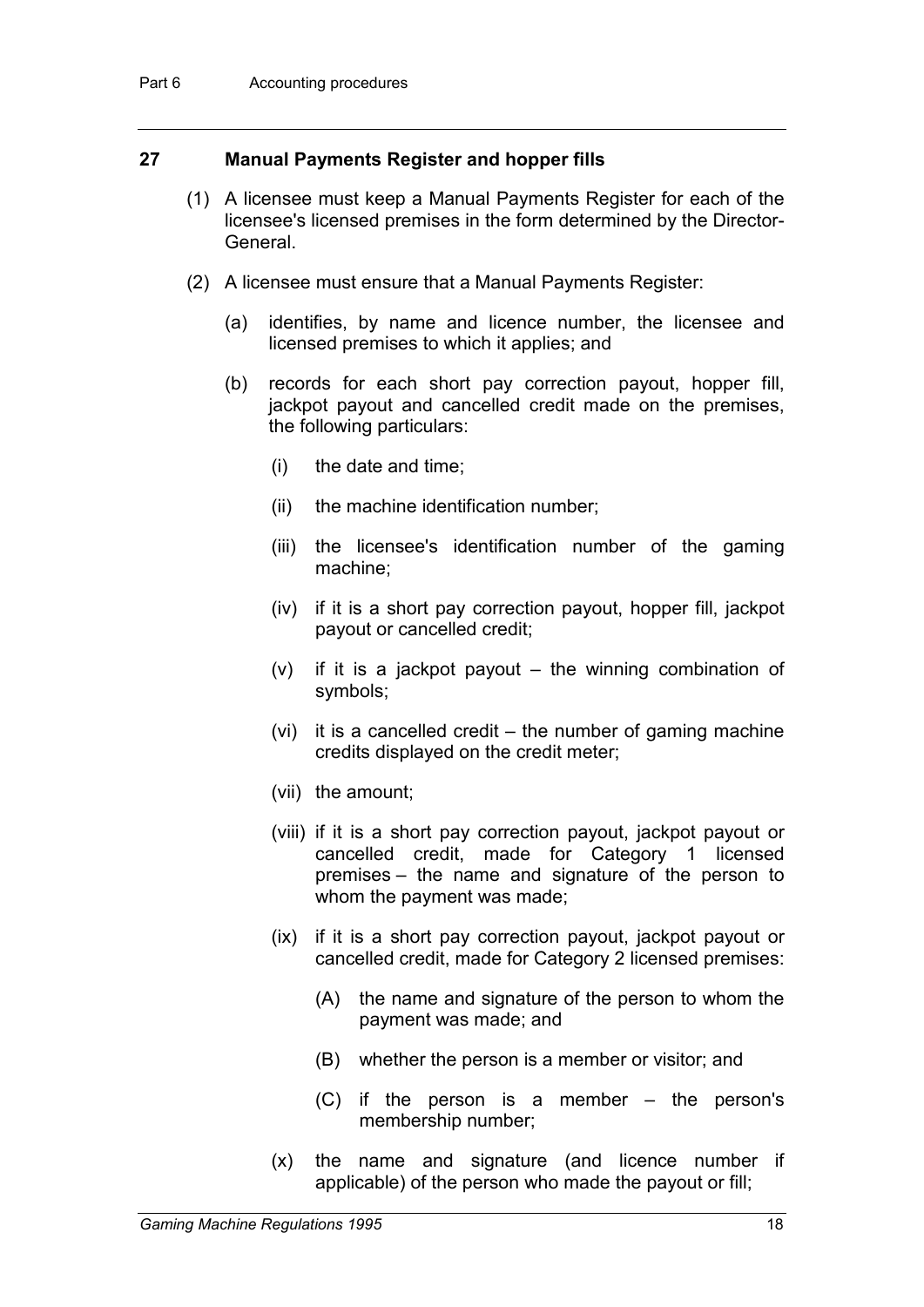- (xi) the name (and licence number, if applicable) of one other person, authorised in that behalf by the licensee, who, and the person's signature certifying that he or she, observed:
	- (A) if it is a cancelled credit the number of gaming machine credits displayed on the credit meter; or
	- (B) if it is a jackpot payout the winning combination of symbols; or
	- (C) if it is a hopper fill the hopper fill take place; and
- (c) records after each transaction, a progressive monetary total of transactions entered in the register for each day.
- (3) A licensee must ensure that:
	- (a) a hopper fill is carried out only when a hopper is empty; and
	- (b) when a hopper fill is carried out no more and no less than the number of tokens determined by the Director-General, are placed in the hopper; and
	- (c) the gaming tokens are of the gaming token denomination of the gaming machine in question.
- (4) A licensee must ensure that:
	- (a) at the end of the conduct of gaming for each day  $$ immediately below the latest entry in the Manual Payments Register in use that day a notation is made that indicates the entry is the last for the day; and
	- (b) for a payment over \$1 000 either the person mentioned in subregulation  $(2)(b)(x)$  or the person mentioned in subregulation (2)(b)(xi) is a machine manager in relation to the licensee's licensed premises.

#### **28 Gaming Machine Performance Record**

(1) A licensee shall keep in the form determined by the Director-General a Gaming Machine Performance Record for each gaming machine provided to the licensee.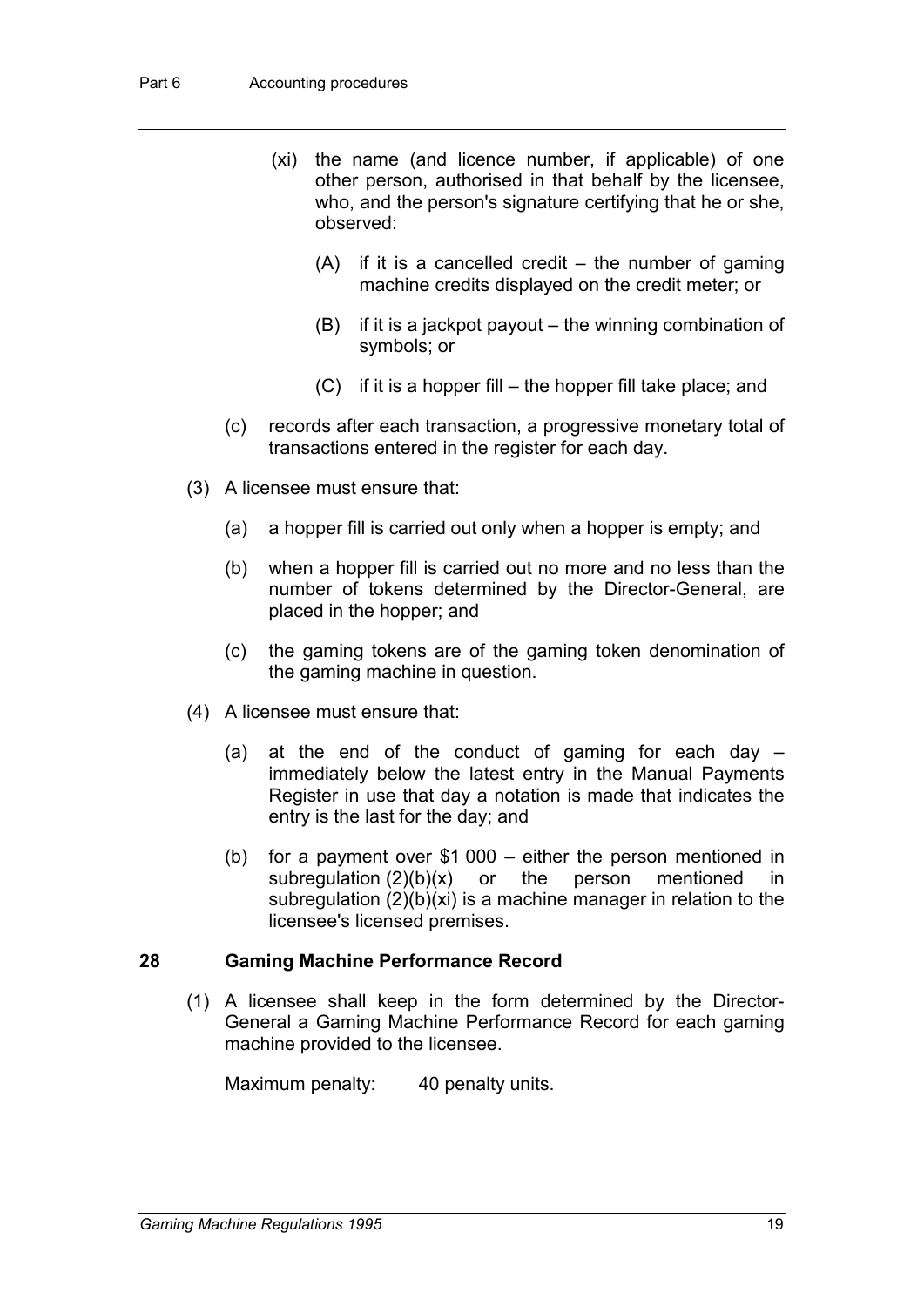- (2) A licensee shall ensure that the period covered by a Gaming Machine Performance Record:
	- (a) starts on the day and at the time:
		- (i) the gaming machine is provided to the licensee;
		- (ii) of the completion of an alteration of the gaming machine to effect a change in the game or gaming token denomination of the gaming machine; or
		- (iii) of the completion of a monthly money clearance of the gaming machine; and
	- (b) ends on the day and at the time:
		- (i) of the removal of the gaming machine by the Director-General;
		- (ii) of the completion of an alteration of the gaming machine to effect a change in the game or gaming token denomination of the gaming machine; or
		- (iii) of the completion of the next monthly money clearance of the gaming machine after any act mentioned in paragraph (a).

- (3) A licensee shall ensure that each Gaming Machine Performance Record:
	- (a) identifies, by name and licence number, the licensee and licensed premises to which it applies;
	- (b) includes a record of:
		- (i) the licensee's identification number of the gaming machine;
		- (ii) the machine identification number;
		- (iii) the manufacturer's serial number allocated to the gaming machine under regulation 19;
		- (iv) the gaming token denomination;
		- (v) the game;
		- (vi) the day and time of the start of the period covered by the record;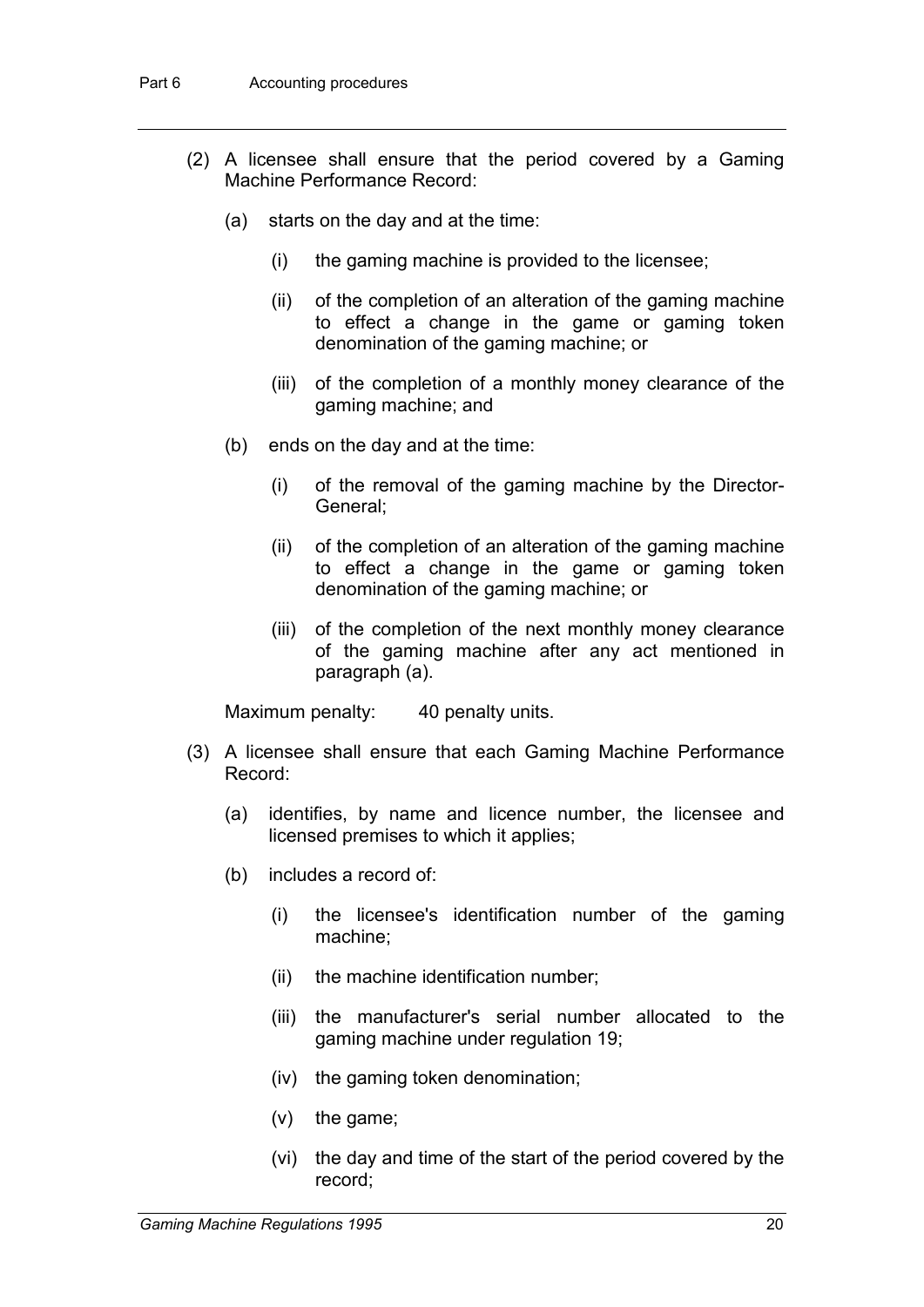- (vii) the day and time of the end of the period covered by the record;
- (viii) for each day the following, expressed in monetary amounts:
	- (A) the total of gaming tokens removed during money clearances;
	- (B) the total of short pay correction payouts;
	- (C) the total of hopper fills;
	- (D) the total of jackpot payouts;
	- (E) the total of cancelled credits;
- (ix) the money value of the contents of a hopper determined in accordance with regulation 25(c);
- (x) meter readings taken for the purpose of regulations 25(d) and 30(2); and
- (xi) the performance summary; and
- (c) is entered up daily.

Maximum penalty: 40 penalty units.

#### **29 Alterations or obliterations to records**

(1) Subject to subregulation (2), a person shall not alter or obliterate an entry in a Manual Payments Register, Cash Clearance Report or Gaming Machine Performance Record.

- (2) A person may make an alteration to an entry mentioned in subregulation (1) to correct an error in the entry.
- (3) The correction shall be made by means of a marginal note or footnote, on the same page, which correction shall record:
	- (a) the identity of the person who made the correction;
	- (b) the date of the correction; and
	- (c) the correct particulars.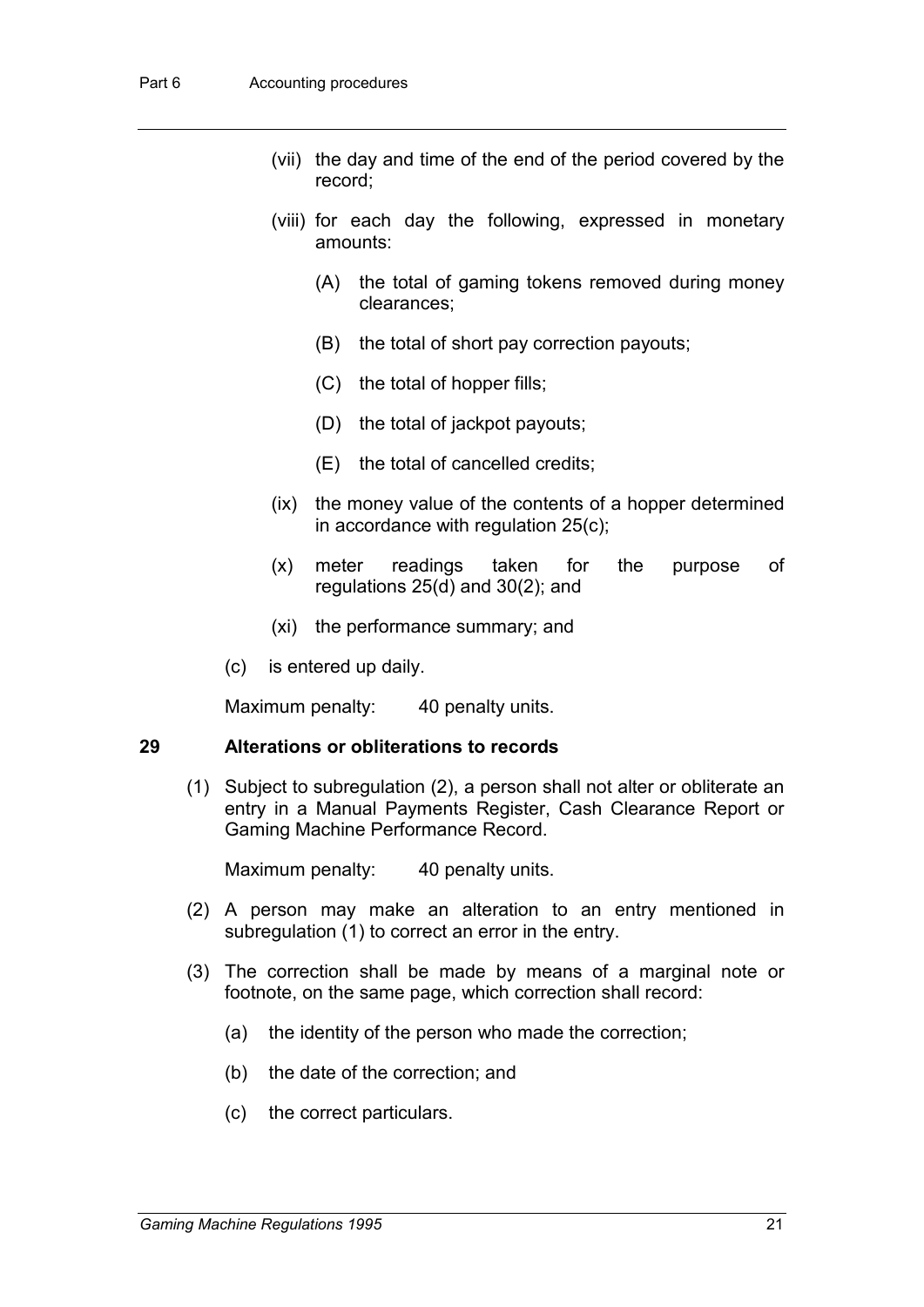#### **30 Installation, removal and alteration of gaming machines**

- (1) A licensee shall ensure that a money clearance is carried out on a gaming machine provided to the licensee immediately before:
	- (a) an alteration of the gaming machine to effect a change in the game or gaming token denomination of the gaming machine;
	- (b) the gaming machine is stored in a room mentioned in section 83(2) of the Act; or
	- (c) the removal of the gaming machine from the licensee's licensed premises.

Maximum penalty: 40 penalty units.

- (2) A licensee shall ensure that on:
	- (a) the installation of a gaming machine; or
	- (b) the alteration of a gaming machine provided to the licensee to effect a change in the game or gaming token denomination of the gaming machine,

a record is made in the Gaming Machine Performance Record of the amounts displayed on the meters mentioned in regulation 25(d).

Maximum penalty: 40 penalty units.

# **31 Monthly Gaming Machine Reconciliation Report**

- (1) A licensee shall ensure that a Monthly Gaming Machine Reconciliation Report:
	- (a) identifies, by name and licence number, the licensee and licensed premises to which it applies; and
	- (b) records the information mentioned in subregulations (2), (3) and (4).
- (2) The Monthly Gaming Machine Reconciliation Report is to record information from each Gaming Machine Performance Record for the licensed premises in question that covers any period between the second last and last monthly money clearance for the licensed premises.
- (3) The information that is to be recorded in the report is:
	- (a) the day and time of the start of the period covered by the record;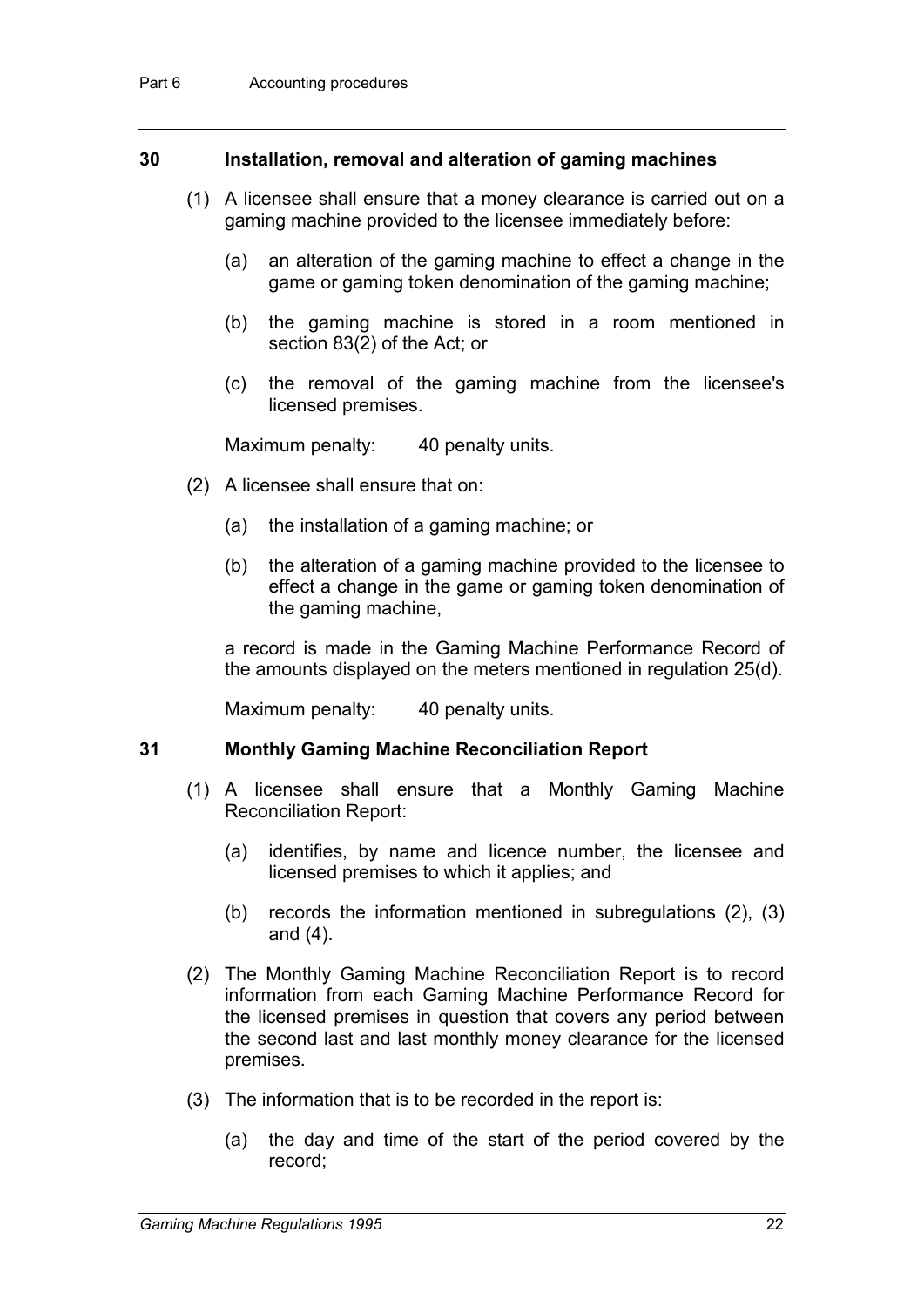- (b) the day and time of the end of the period covered by the record;
- (c) the licensee's identification number of the gaming machine;
- (d) the machine identification number of the gaming machine; and
- (e) the performance summary.
- (4) If the report records an item mentioned in paragraphs (a) to (h) of the definition of "performance summary" under regulation 2(1), it shall also record the total of all the monetary amounts of the item recorded in the report.

## **Part 7 Taxes, levies, fees and other amounts payable to Director-General**

#### **31A Levies**

For sections  $24(3)(q)(ii)$  and  $41(2)(f)(ii)$  of the Act, the levy for each gaming machine is:

- (a) if the premises to which the application relates are Category 1 licensed premises – 45 045 revenue units; and
- (b) if the premises to which the application relates are Category 2 licensed premises – 9 010 revenue units.

#### **31B Exception – levy if application made before 1 July 2016**

- (1) Despite regulation 31A, this regulation applies in relation to an application made under section 24(1) or 41(1) of the Act before 1 July 2016.
- (2) For sections  $24(3)(q)(ii)$  and  $41(2)(f)(ii)$  of the Act, the levy is nil if the total number of gaming machines that would be authorised for use under the applicant's licence if the application were granted would not exceed the pre-July 2015 maximum number.
- (3) However, if the total number of gaming machines that would be authorised for use under the applicant's licence if the application were granted would exceed the pre-July 2015 maximum number, the levy is:
	- (a) for each gaming machine that does not form part of the excess number of machines – nil; and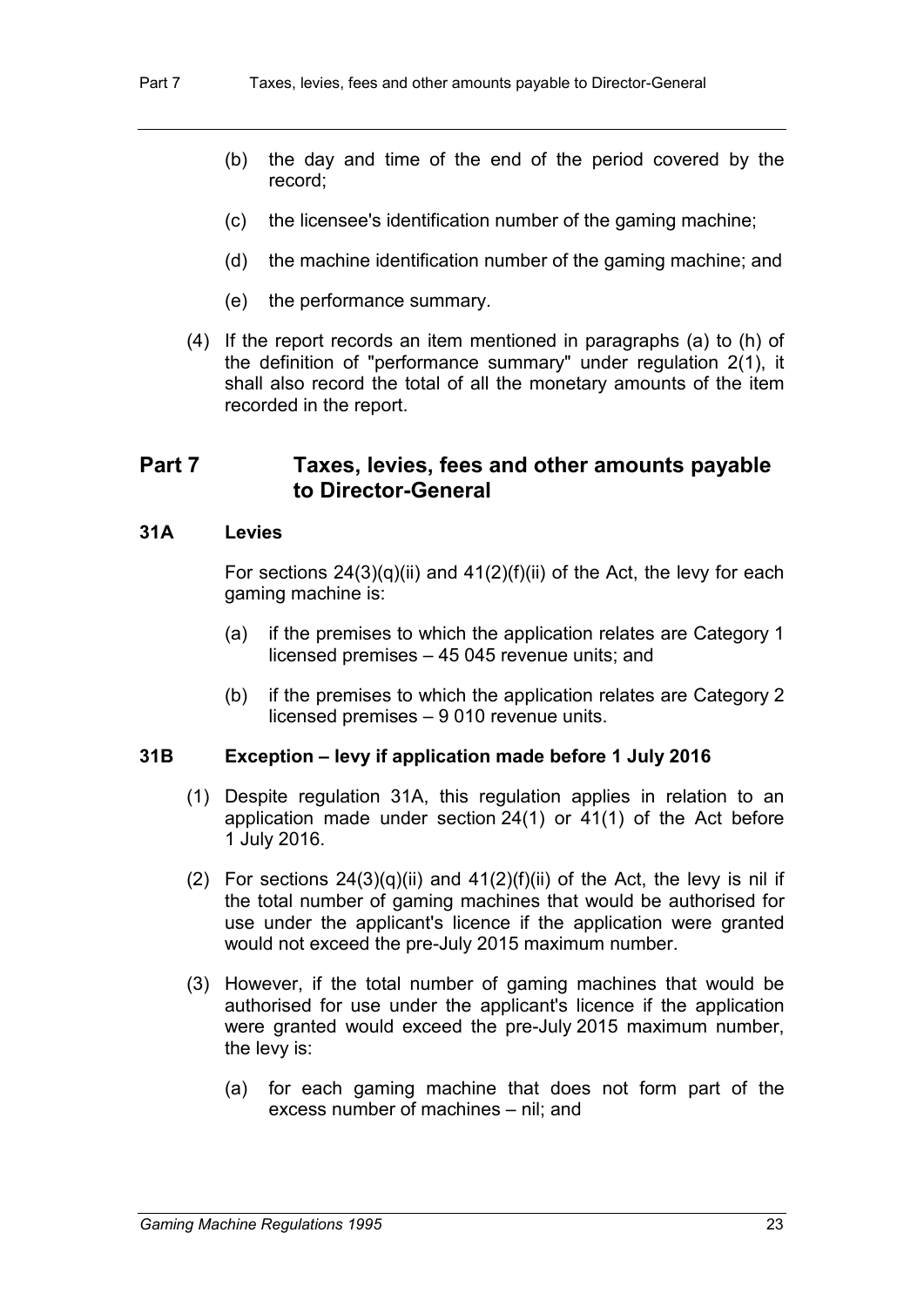- (b) for each gaming machine for which authorisation for use under the applicant's licence is sought in the application and that forms part of the excess number of machines:
	- (i) if the application relates to Category 1 licensed premises – 45 045 revenue units; or
	- (ii) if the application relates to Category 2 licensed premises – 9 010 revenue units.
- (4) Subregulation (3) applies even if, when the application is made, the total number of gaming machines authorised for use under the applicant's licence exceeds the pre-July 2015 maximum number.
- (5) In this regulation:

*excess number of machines*, in relation to an application, means the number of gaming machines obtained when the pre-July 2015 maximum number of gaming machines is subtracted from the total number of gaming machines that would be authorised for use under the applicant's licence if the application were granted.

#### *pre-July 2015 maximum number* means:

- (a) for Category 1 licensed premises 10; or
- (b) for Category 2 licensed premises 45.

#### **32 Day prescribed (sections 149(2), 150(2), 152(1), 153(1) and (2) of the Act)**

For the purposes of sections 149(2), 150(2), 152(1), 153(1) and (2) of the Act, the prescribed day is the fifteenth day.

#### **32A Prescribed manner of payment (sections 149(2), 150(2) and 153(2) of the Act)**

For the purposes of sections 149(2), 150(2) and 153(2) of the Act, the manner in which amounts payable under those sections are to be paid to the Director-General is as follows:

- (a) the licensee must pay the amounts into an account held by the licensee for that purpose;
- (b) the licensee or, if the licensee enters an arrangement with a licensed monitoring provider for the licensed monitoring provider to pay the amounts on behalf of the licensee, the licensed monitoring provider must remit the amounts to the Director-General by electronic funds transfer from the account referred to in paragraph (a);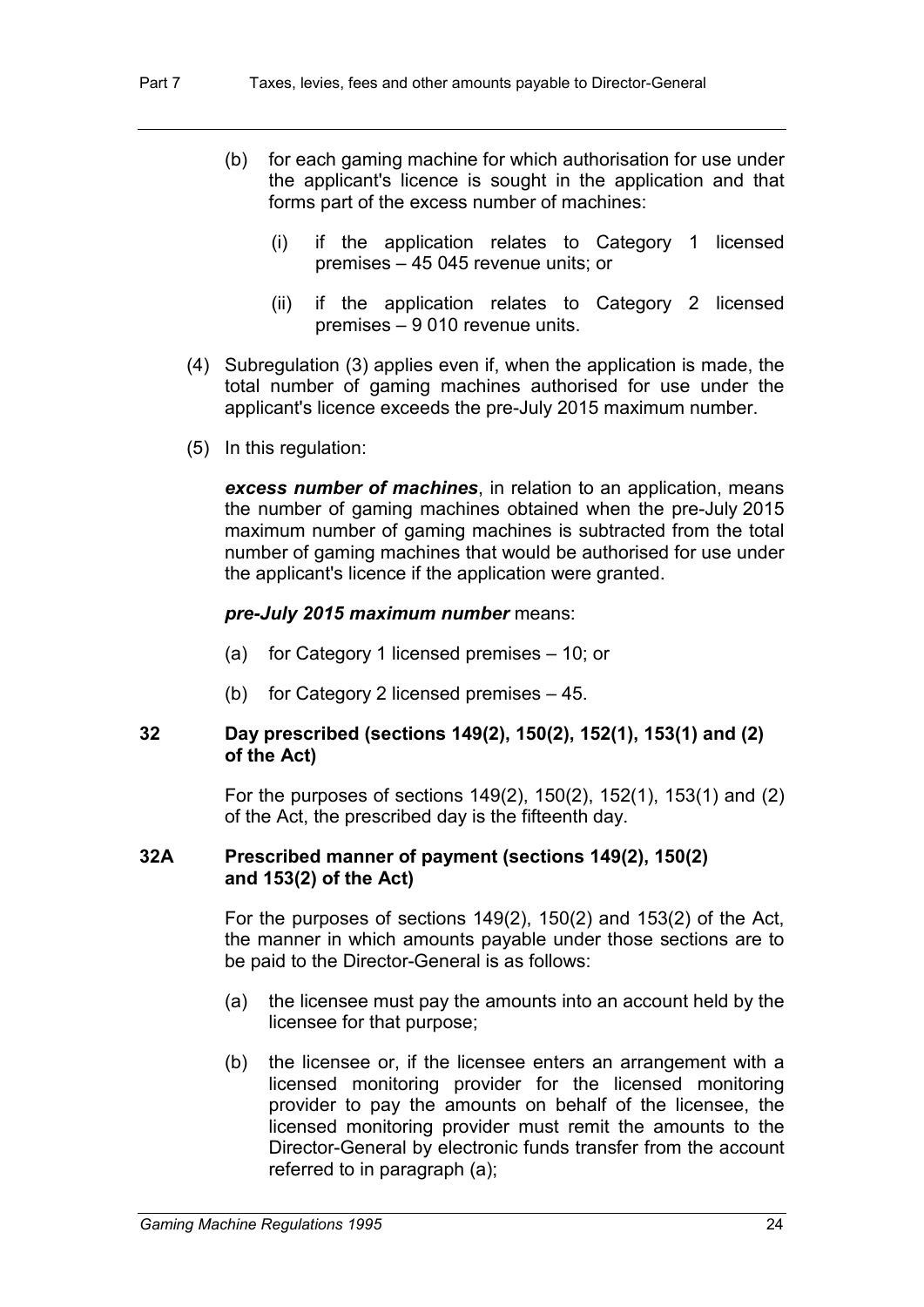(c) amounts payable under sections 149(2), 150(2) and 153(2) of the Act are to be transferred out of the account referred to in paragraph (a) in priority to any other amounts and no other amounts are to be transferred out of the account unless and until all amounts payable under sections 149(2), 150(2) and 153(2) of the Act have been transferred out of the account.

#### **33 Gaming machine tax (section 149(3) of the Act)**

For section 149(3) of the Act, a component of the gross monthly profit of Category 1 or Category 2 licensed premises is liable to tax at the rate specified in the following table:

| <b>Component of Gross Monthly Profit</b> | Rate   |
|------------------------------------------|--------|
| Not more than \$5 000                    | 12.91% |
| \$5 001 to \$50 000                      | 22.91% |
| \$50 001 to \$150 000                    | 32.91% |
| \$150 001 and above                      | 42.91% |

#### *Example for regulation 33*

*If the gross monthly profit is \$250 000, the first \$5 000 will be taxed at 12.91%, the next \$45 000 will be taxed at 22.91%, the next \$100 000 will be taxed at 32.91% and the remaining \$100 000 will be taxed at 42.91%.*

#### **34 Gaming Machine Community Benefit Levy**

For the purposes of section 150(3) of the Act, the prescribed percentage is:

- (a) for Category 1 licensed premises 10%; and
- (b) for Category 2 licensed premises nil.

#### **35 Penalties for late payment of taxes and levies**

For the purposes of section 153(1)(a) of the Act, the prescribed percentage is 5%.

#### **36 Crediting of payments under section 153(1)(b) of Act**

For the purposes of section 153(1)(b) of the Act, the amount is to be credited in the following order of priority:

- (a) firstly gaming machine taxes;
- (b) secondly gaming machine community benefit levies;
- (c) thirdly penalties under section  $153(1)(a)$  of the Act.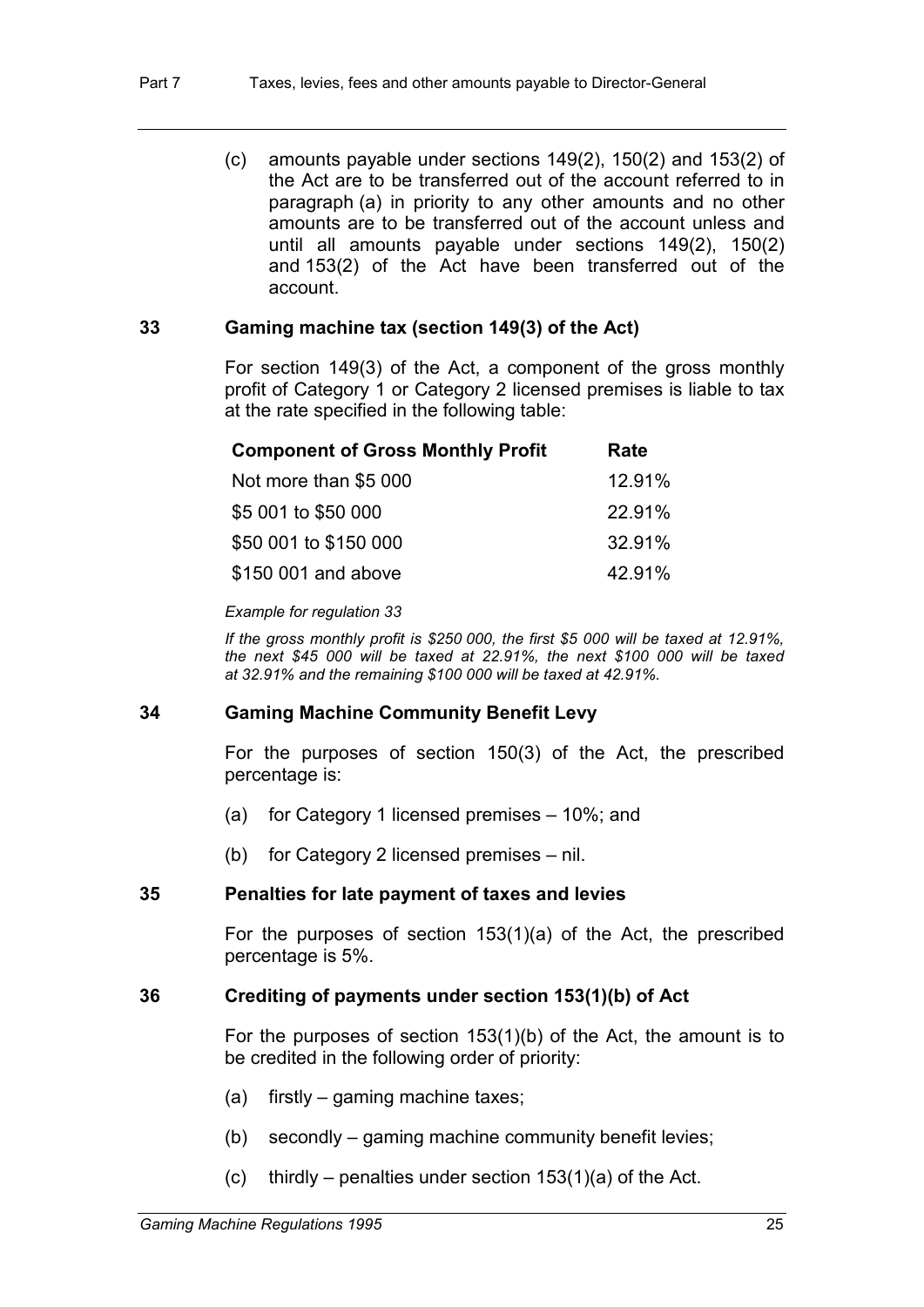#### **37 Fees**

- (1) The fee set out in Schedule 5 is the prescribed fee to be paid for the item set out in the Schedule opposite the fee.
- (2) The fee for accepting a gaming machine type or game for evaluation under section 131 of the Act is:
	- (a) if the evaluation is to be conducted by the Director-General 170 revenue units multiplied by the number of hours required to make the evaluation; or
	- (b) if the evaluation is to be conducted by an approved evaluator – 115 revenue units.

#### **38 Refunds**

- (1) A written claim for refund of a fee, tax, levy, penalty or other amount payable to the Director-General under the Act or these Regulations (other than a refund under regulation 38A) may be given to the Director-General stating the amount and grounds of the claim.
- (2) The Director-General shall, within 90 days after receipt of the claim, allow or disallow the claim, in whole or in part.
- (3) If the claim is disallowed in whole or in part, the Director-General shall give written notice to the claimant stating the reasons for the disallowance.

#### **38A Refunds of levies following determination of application**

- (1) This regulation applies if:
	- (a) an application made under section 24 or 41 of the Act is refused; or
	- (b) an application for a gaming machine licence made under section 24 of the Act is granted but the number of gaming machines authorised for use under the licence is to be less than the number requested in the application; or
	- (c) an application made under section 41 of the Act to increase the number of gaming machines authorised for use under a gaming machine licence is granted, but the increased number of gaming machines is less than the number requested in the application.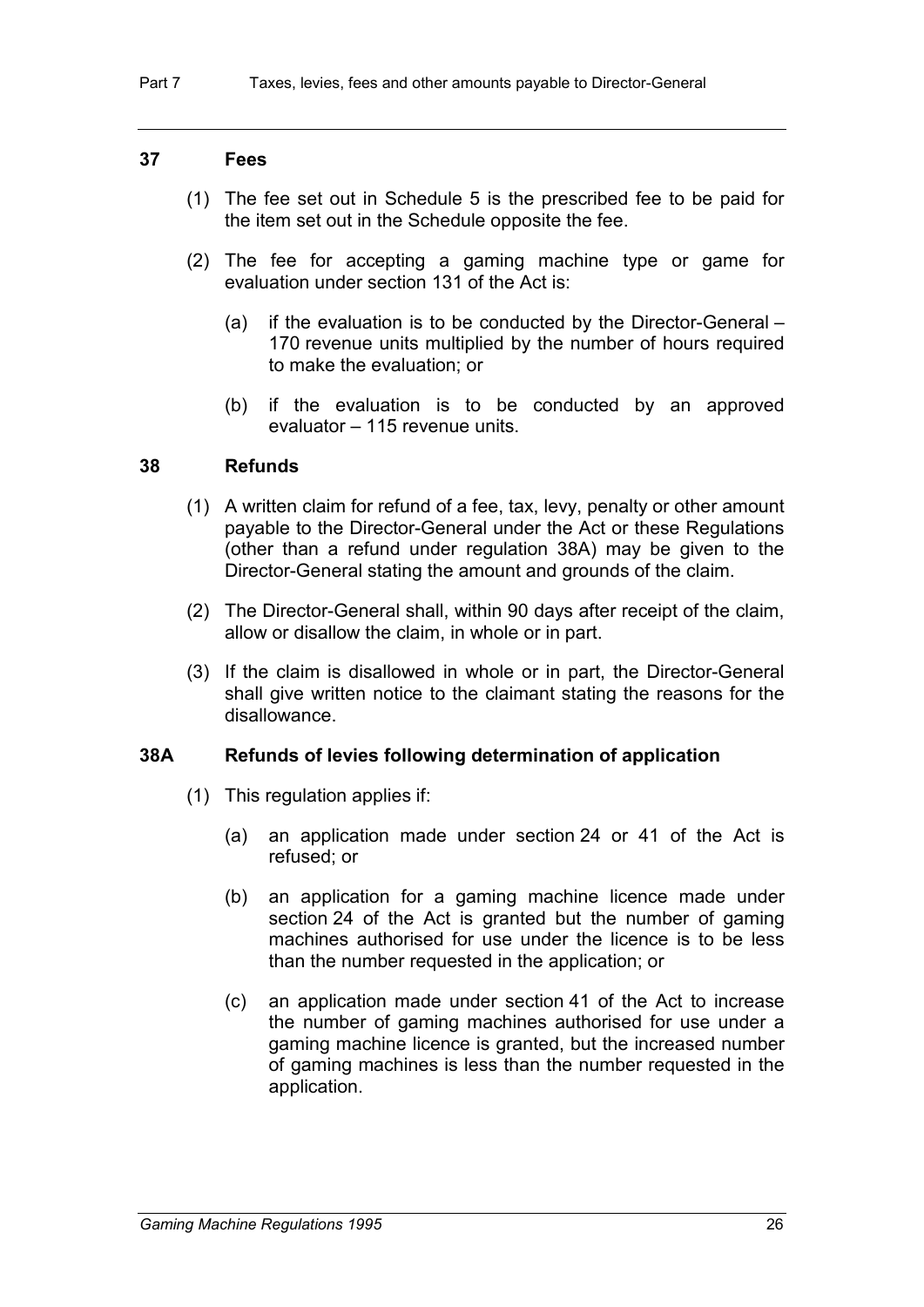- (2) Within 7 days of a final decision on an application, the Director-General must refund:
	- (a) if the final decision is a refusal of the application all levies paid under section 24 or 41 of the Act in relation to the application; or
	- (b) if the final decision is a grant of the application the levy paid under section 24 or 41 of the Act for each gaming machine, or additional gaming machine, for which the authorisation for use under the licence was requested in the application but that was not authorised for use.
- (3) A decision becomes final:
	- (a) if the applicant commences a review, or an appeal from a review, of a decision – on the day on which the review or appeal has been decided; or
	- (b) otherwise when the applicant no longer has a right to apply for a review or appeal of the decision.

## **Part 8 General**

#### **39 Advertising**

- (1) A person who advertises shall ensure that an advertisement:
	- (a) is not indecent or offensive;
	- (b) is based on fact; and
	- (c) is not false, deceptive or misleading.

Maximum penalty: 40 penalty units.

(1A) Subject to this regulation, a person who advertises shall ensure that the advertisement does not contain an inducement to engage in gaming or any material, determined by the Director-General, to be an inducement to engage in gaming.

Maximum penalty: 40 penalty units.

- (2) If so directed in writing by the Director-General, a person shall:
	- (a) cease advertising; or
	- (b) amend the advertisement as directed by the Director-General.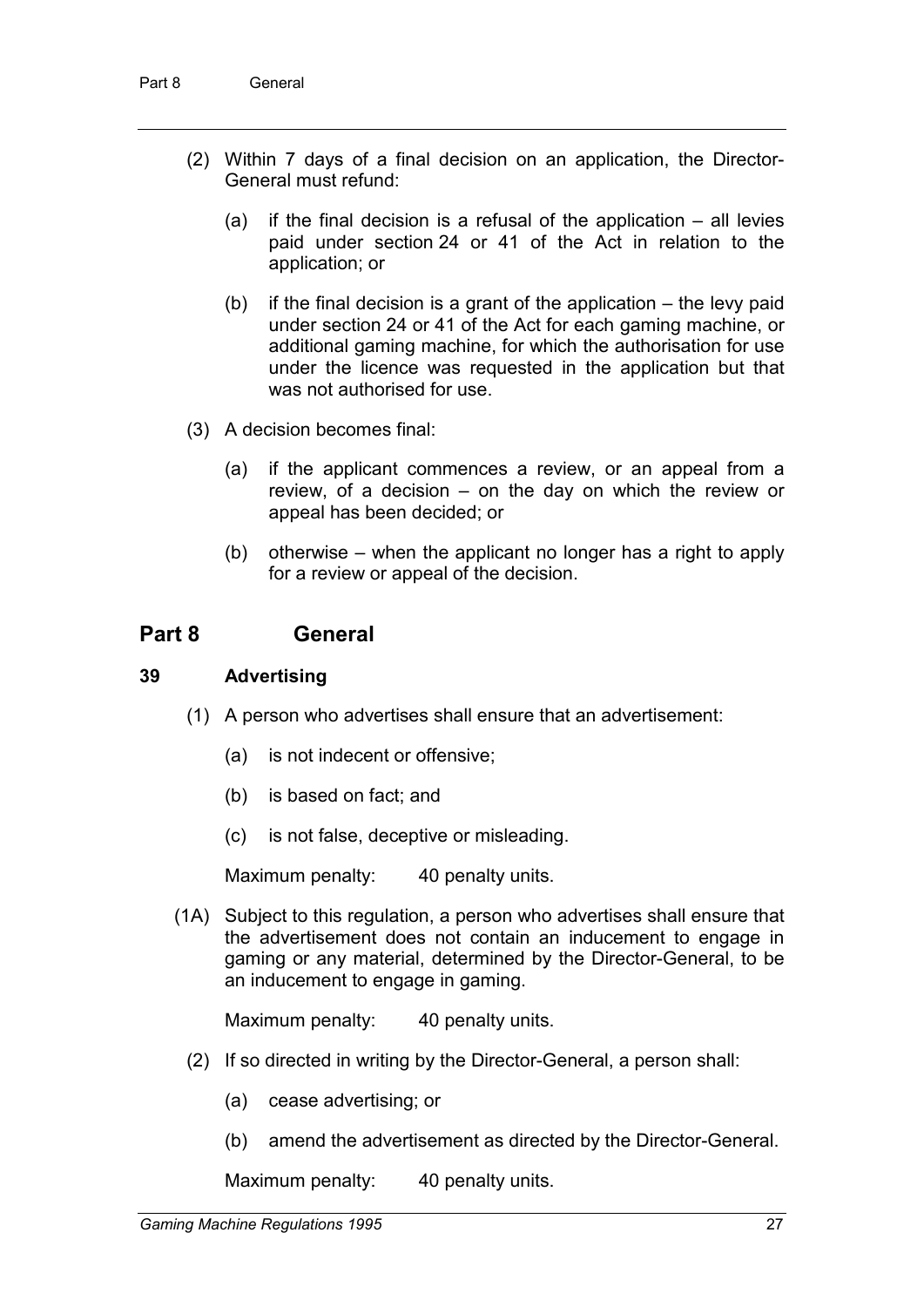- (3) The written direction mentioned in subregulation (2) is to include particulars of:
	- (a) any failure to comply with subregulation (1) or (1A); and
	- (b) the directions of the Director-General.
- (4) For the purposes of subregulation (1A), *inducement to engage in gaming* includes an offer of transport to licensed premises, whether or not a charge applies, an offer of free or concessional rates for accommodation, meals, refreshments, liquor or other amenities to a person who plays a gaming machine, an offer of gaming tokens to play a gaming machine and an offer of jackpots or other prizes or gifts that are not available to a person in the normal course of playing a gaming machine.
- (5) Subregulation (1A) does not apply to an advertisement that:
	- (a) is located on licensed premises and only able to be seen by a person in or on those premises;
	- (b) is distributed only to the members of a club and relates only to gaming on the licensed premises of the club; or
	- (c) relates to gaming in a casino, within the meaning of the *Gaming Control Act 1993*.
- (6) For the purposes of subregulation (1A), the Director-General may, from time to time, determine material that the Director-General considers to be an inducement to engage in gaming.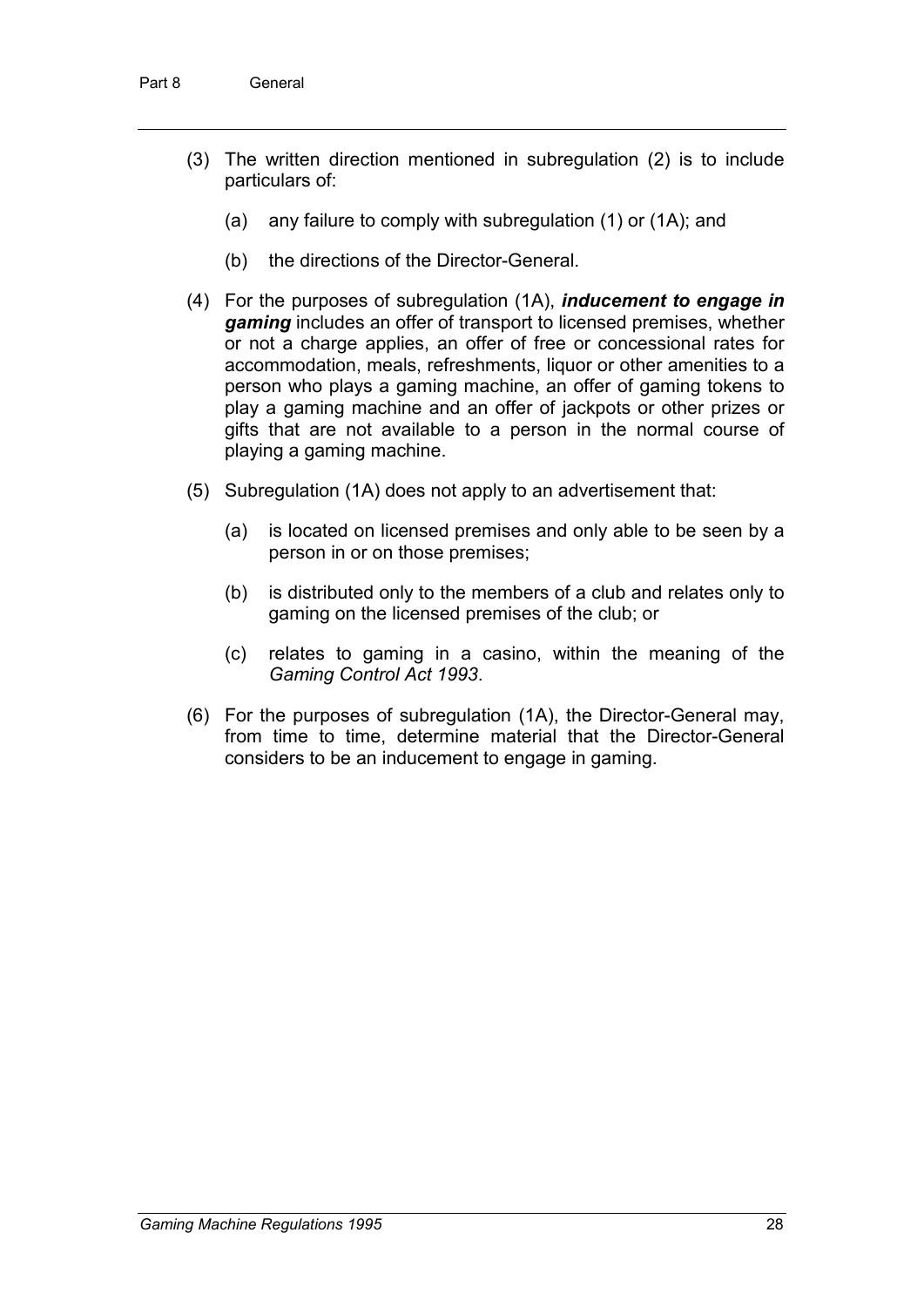# **Schedule 1 Gaming machine licence**

regulation 4

## **Prescribed conditions**

- 1. The licensee must take all reasonable steps to carry out the activities authorised under the gaming machine licence in a manner that is consistent with the objectives set out in section 2A of the Act and, as soon as practicable after becoming aware that the licensee is or may be carrying out such an activity in a manner that is inconsistent with those objectives, must take all reasonable steps to remedy the situation.
- 2. If the licensee is a club, the licensee must take all reasonable steps to give effect to its proposals for the allocation or distribution of the club's profits:
	- (a) toward development of the club's neighbourhood; and
	- (b) as donations to or funding for community, recreation or service organisations operating in the club's neighbourhood.
- 3. The licensee must take all reasonable steps to comply with the Act, these Regulations and the conditions of the gaming machine licence and, as soon as practicable after becoming aware that the licensee is or may not be complying with the Act, these Regulations or a condition of the gaming machine licence, must take all reasonable steps to remedy the situation.
- 4. The licensee must re-pay to the Director-General the full cost of investigating and correcting errors or omissions in a gaming machine reconciliation report lodged by the licensee under section 144 of the Act.
- 5. The licensee must take out insurance against all liability arising out of gaming, or the conduct of gaming, on the licensee's licensed premises that might attach to the licensee as a result of personal injury or damage suffered by a person, being injury or damage caused or contributed to by an act or omission of the licensee or an employee of the licensee.
- 6. The licensee must keep at the licensee's expense all records, accounts, reports and other documentation required to be kept by the licensee under the Act or these Regulations.
- 7. The licensee must not interfere with a connection between a gaming machine provided under the gaming machine licence and an electronic monitoring system.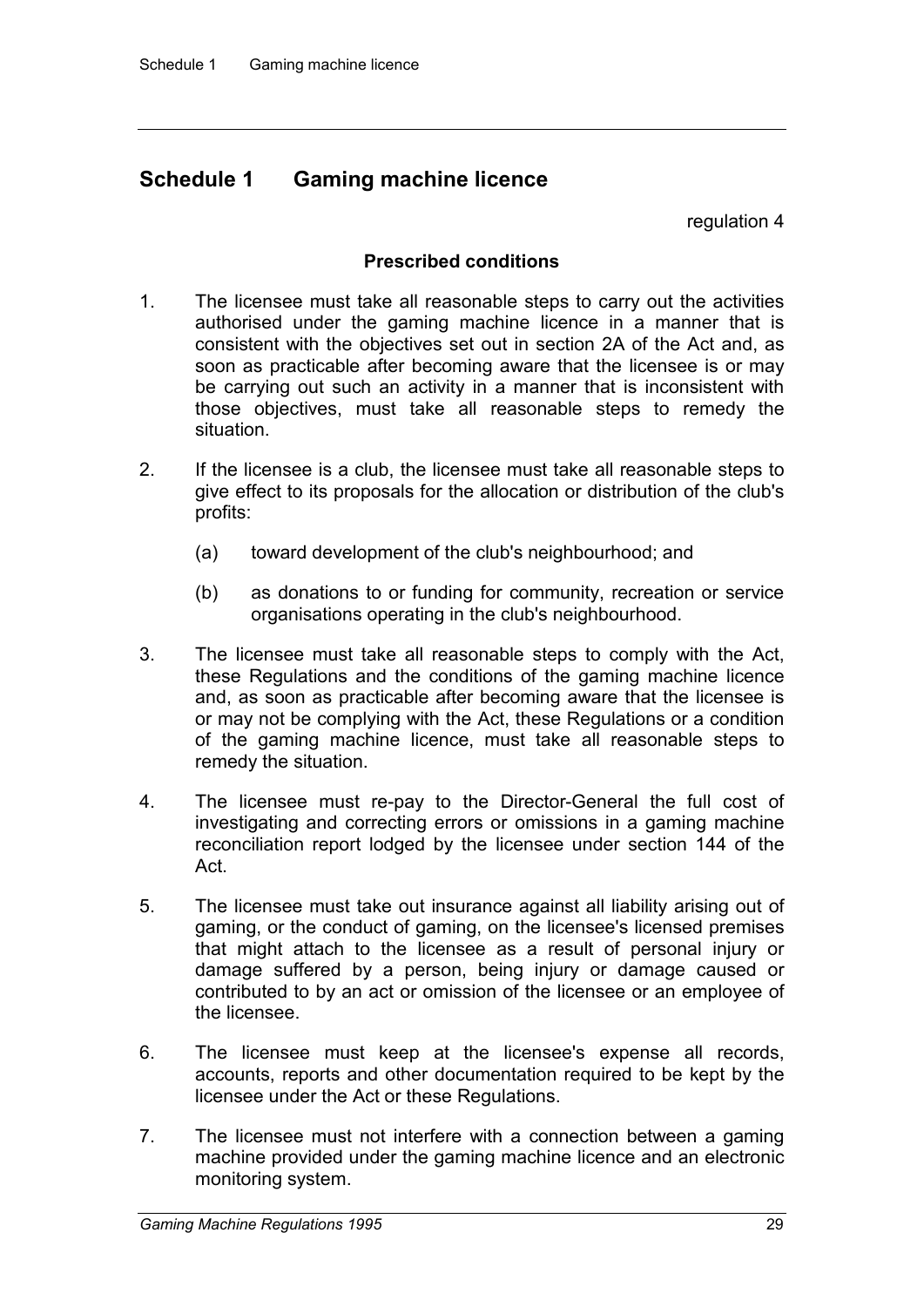- 8. The licensee must take all reasonable steps to ensure that all gaming machines authorised for use under the gaming machine licence:
	- (a) are continuously provided with electricity; and
	- (b) are switched on at all times, other than a gaming machine that is switched off because of a fault in the gaming machine.
- 9. The licensee must take all reasonable steps to minimise the down time of a gaming machine authorised for use under the gaming machine licence that is due to a fault in the gaming machine.
- 10. The licensee must provide a licensed repairer with access at all reasonable time to gaming equipment (including the equipment's internal components) so that the licensed repairer may carry out work under a service contract on behalf of a licensed service contractor.
- 11. In the event that a service contract or basic monitoring agreement to which the licensee is a party is terminated for any reason whatsoever, the licensee must make alternative arrangements for the immediate provision of the services that, but for the termination, would have been provided to the licensee under the contract or agreement.
- 12. The licensee must:
	- (a) remit to the Director-General by electronic funds transfer from an account held by the licensee for that purpose; or
	- (b) enter into an arrangement with a licensed monitoring provider for the licensed monitoring provider on behalf of the licensee to remit to the Director-General by electronic funds transfer from an account held by the licensee for that purpose,

funds for the payment of all taxes, levies, penalties, fees and other amounts payable to the Director-General under Part 8 of the Act.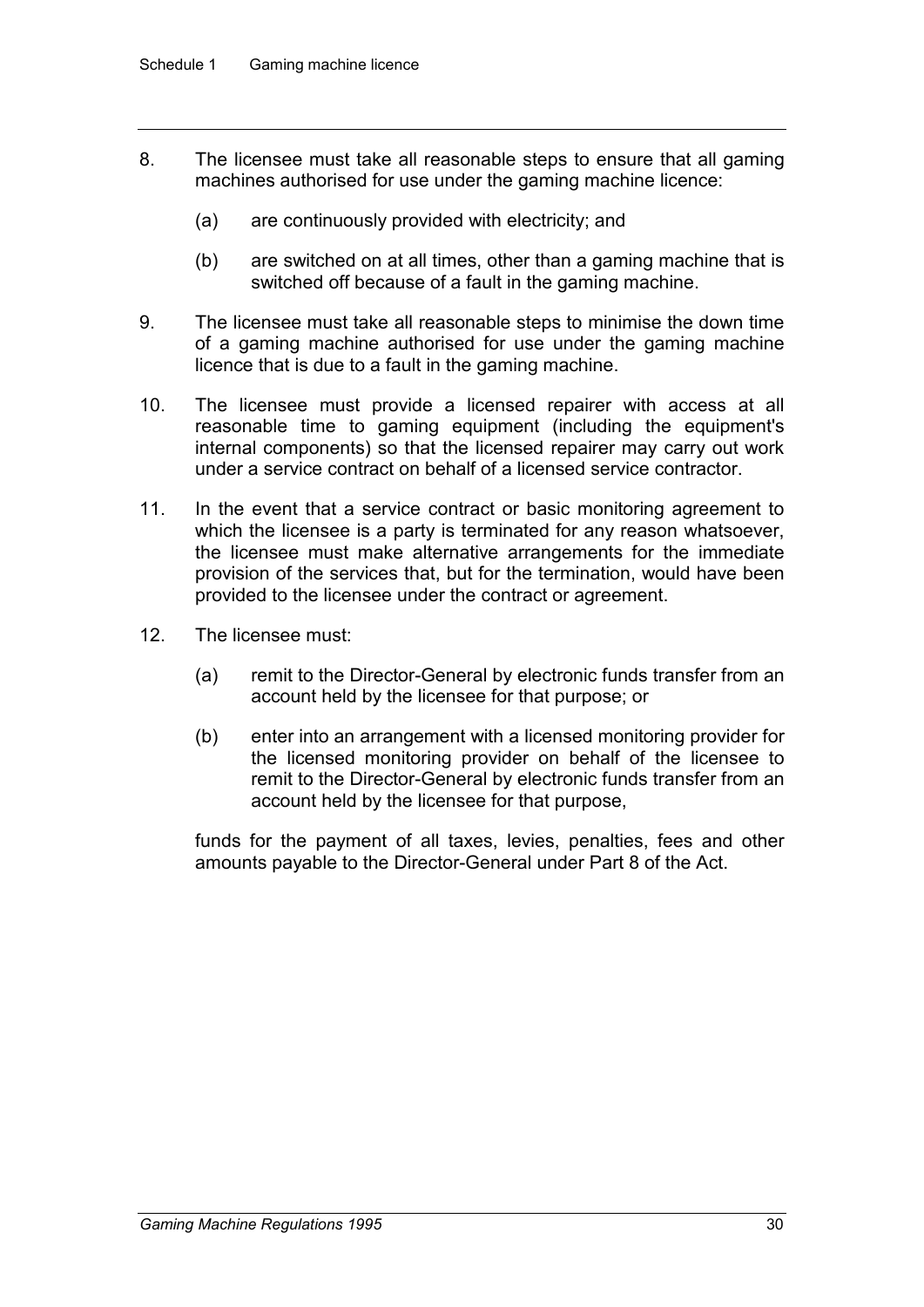# **Schedule 2 Applications for licences under Part 4**

regulation 6A

## **Matters to be taken into account**

- 1. Whether the applicant has, or the applicant's employees have, the appropriate qualifications, knowledge, skills and experience to competently carry out the activities that will be authorised under the licence.
- 2. Whether the applicant has in place appropriate programs to ensure that the competency of the applicant and the applicant's employees to carry out the activities that will be authorised under the licence is maintained.
- 3. Whether the applicant has in place an appropriate program to measure the performance of the applicant and the applicant's employees and whether the applicant and the applicant's employees are able to meet the response times and other criteria that measure performance under that program.
- 4. Whether the applicant has in place an appropriate audit program.
- 5. Whether the applicant has the equipment necessary to effectively carry out the activities that will be authorised under the licence.
- 6. Whether the applicant has the current and ongoing financial capacity to carry out the activities that will be authorised under the licence.
- 7. Whether the applicant has an appropriate level of management expertise.
- 8. The probity of the applicant, including whether the applicant will be able to carry out the activities that will be authorised under the licence in a manner that ensures the applicant's probity and the probity of the applicant's employees.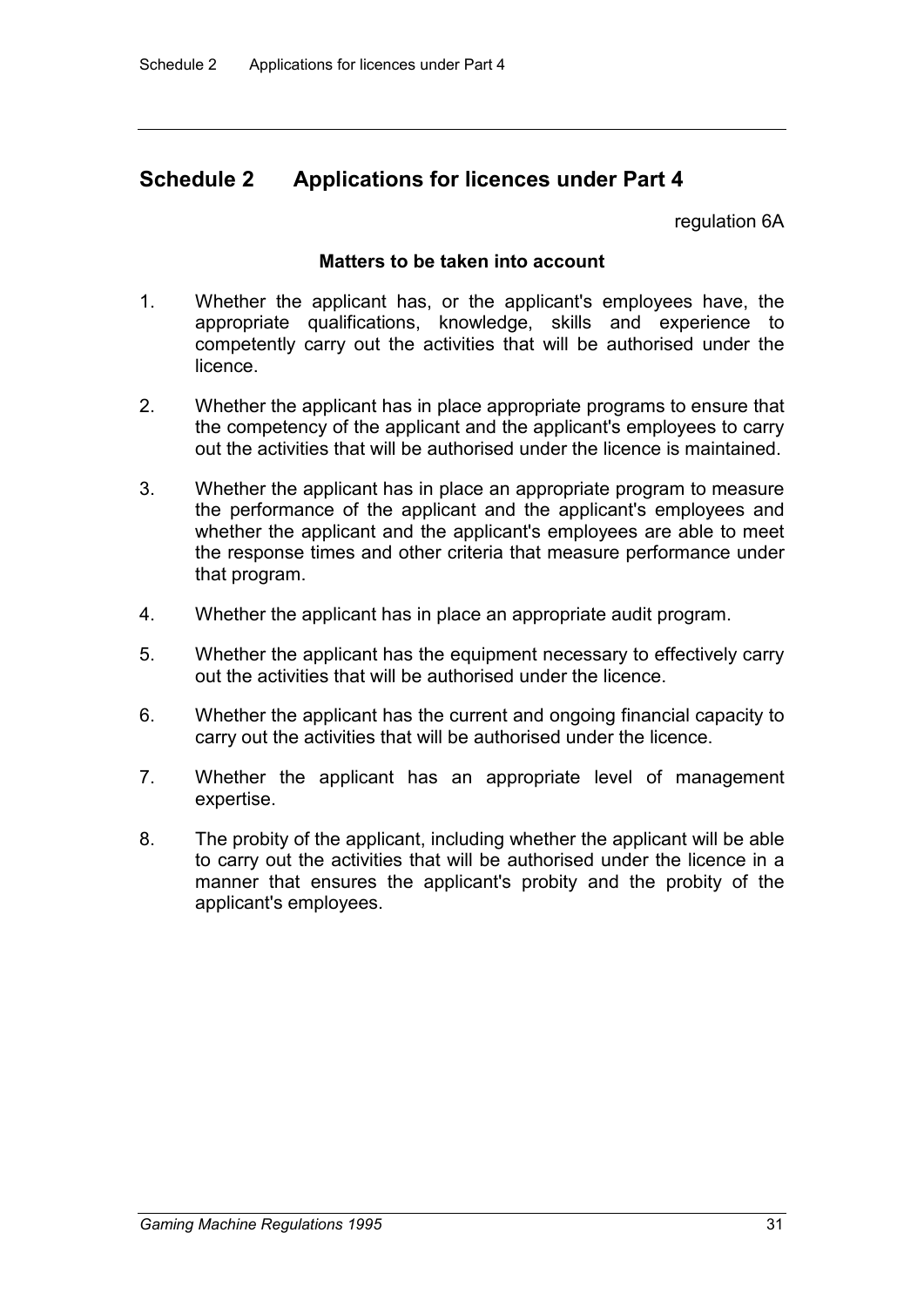# **Schedule 3 Monitoring provider's licence**

regulation 6C

## **Prescribed conditions**

- 1. The licensed monitoring provider must not hold a gaming machine licence or an approval under section 116 of the Act as a recognised manufacturer or supplier of gaming machines.
- 2. The licensed monitoring provider must not charge a fee per gaming machine for the provision of a basic monitoring service greater than the maximum fee per gaming machine (if any) prescribed by these Regulations.
- 3. The licensed monitoring provider must give the Director-General a copy of every agreement to provide a basic monitoring service entered into with a licensee.
- 4. The licensed monitoring provider must keep books and other records of account in a form approved by the Director-General.
- 5. The licensed monitoring provider must not modify a monitoring system in respect of which the licensed monitoring provider provides a basic monitoring service without the prior approval of the Director-General.
- 6. The licensed monitoring provider must conduct its activities in a manner that ensures its probity and the probity of its employees.
- 7. The licensed monitoring provider must provide a basic monitoring service to a standard that at least meets the requirements of the Australian/New Zealand Gaming Machine National Standards.
- 8. If the licensed monitoring provider defaults under an agreement to provide a basic monitoring service in respect of gaming equipment on a licensee's licensed premises, the licensed monitoring provider must:
	- (a) make available for use by the Director-General free-of-charge any equipment on the licensee's licensed premises that is owned by the licensed monitoring provider and is connected with the monitoring system in respect of which the basic monitoring service should have been provided; and
	- (b) must permit the Director-General access to all data collected by the licensed monitoring provider through the monitoring system.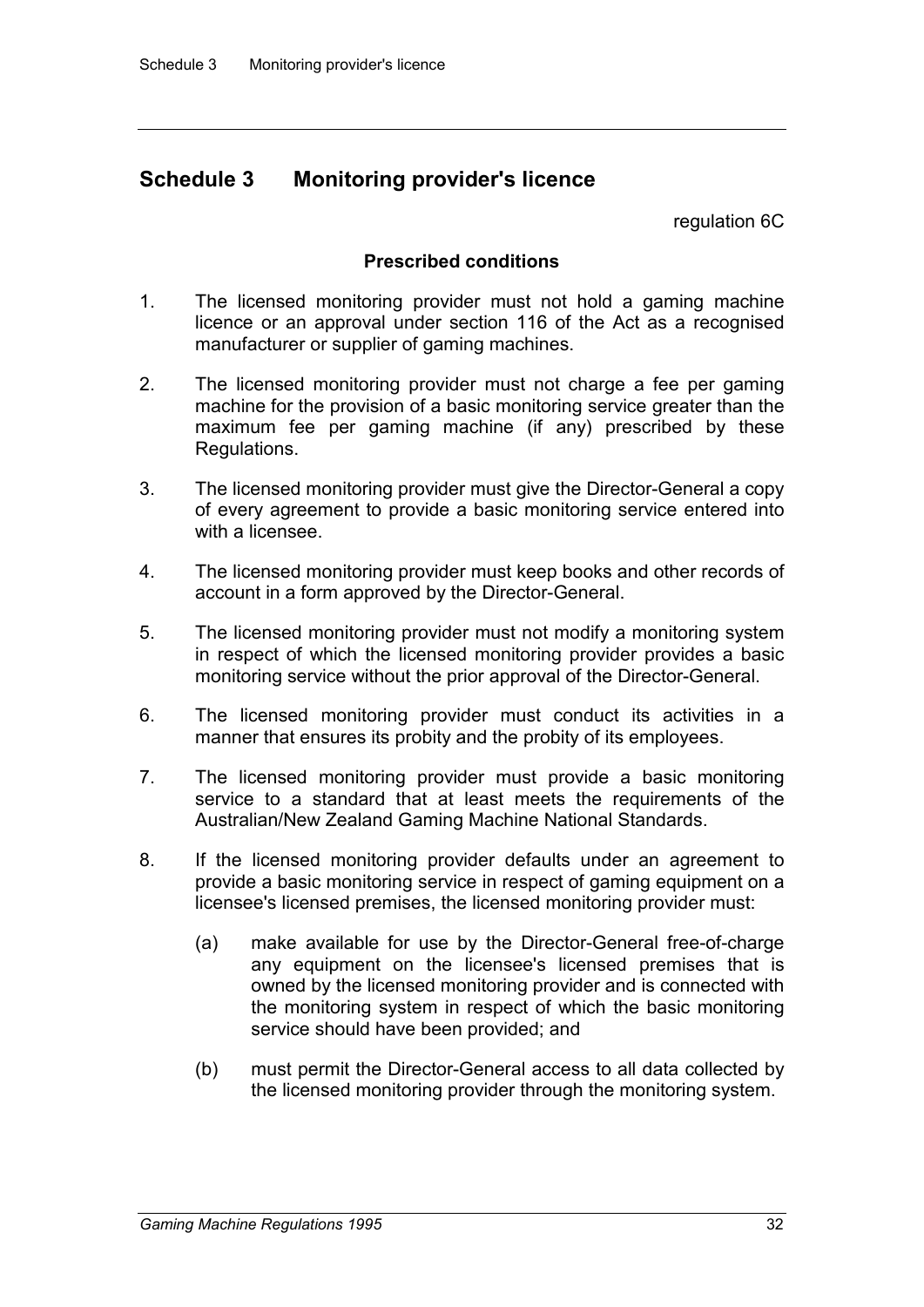# **Schedule 4 Restricted components**

regulation 23

Gaming machine cabinet

Gaming machine cabinet door

Gaming machine artwork and reel tape

Gaming machine reel mechanism

Gaming token mechanism designed for use on a gaming machine or an identifiable part of such a mechanism

Hopper or an identifiable part of a hopper

Computer cabinet

Game board

Processor board

Game EPROM

Program or software for a gaming machine (irrespective of the medium or method of storage)

Identification plate referred to in regulation 20

Gaming machine label referred to in section 135 of the Act

Gaming machine seal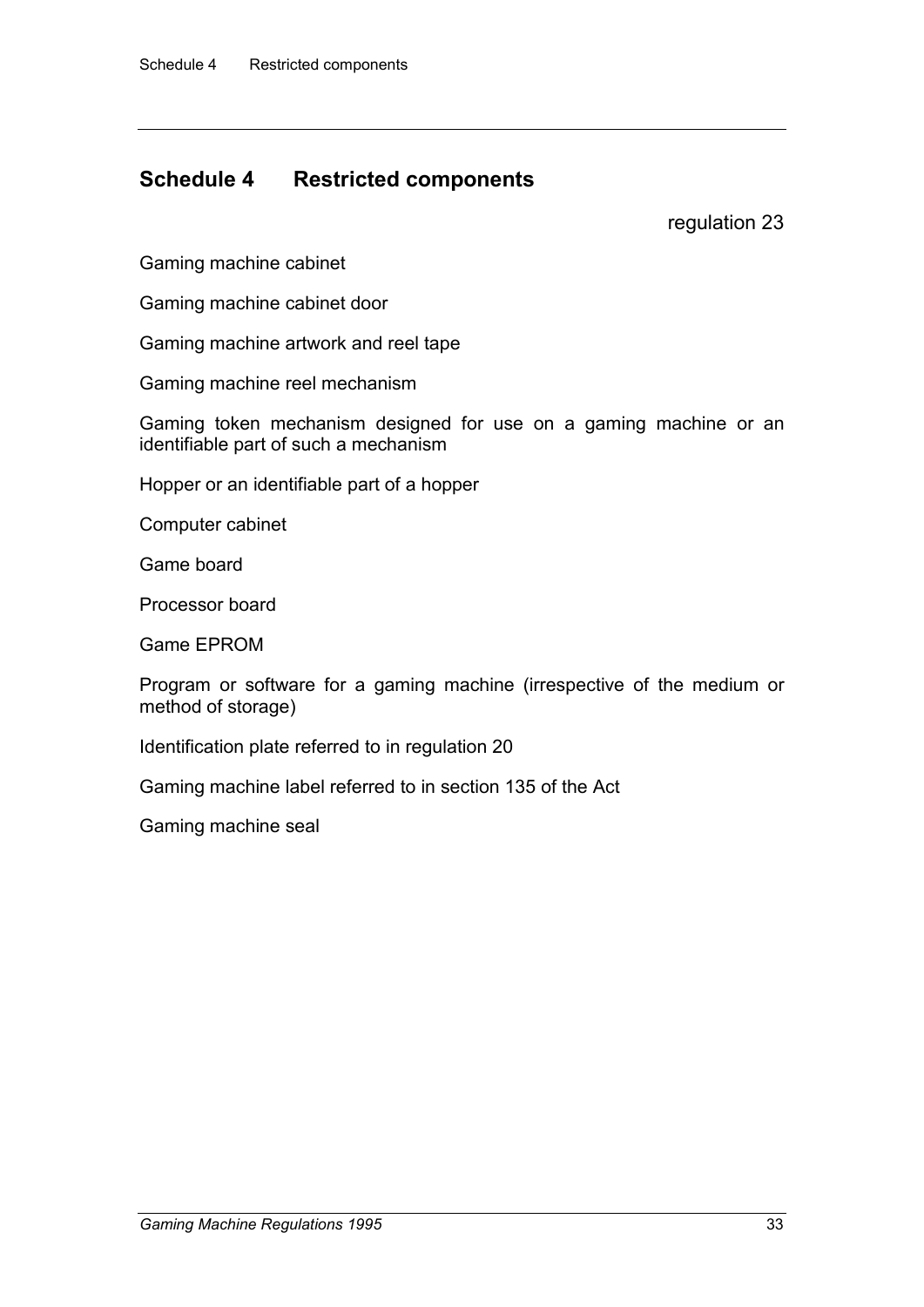# **Schedule 5 Fees**

regulation 37

|                | Item                                                                                                                                                            | Fee                 |
|----------------|-----------------------------------------------------------------------------------------------------------------------------------------------------------------|---------------------|
| 1.             | Application for the grant of a<br>gaming machine licence<br>(section $24(3)(q)$ of the Act)                                                                     | 1 150 revenue units |
| 2.             | Copy of gaming machine<br>licence (section 31(1) of the<br>Act)                                                                                                 | 55 revenue units    |
| 4.             | Application for approval to alter<br>a gaming machine<br>(section $40A(1)(a)$ of the Act)                                                                       | 55 revenue units    |
| 5.             | Application for increase in<br>number of gaming machines<br>provided to a licensee<br>(section $41(2)(f)$ of the Act)                                           | 115 revenue units   |
| 6.             | Application for the grant of a<br>repairer's, service contractor's,<br>monitoring provider's or<br>machine manager's licence<br>(section $62(1)(i)$ of the Act) | 115 revenue units   |
| 7 <sub>1</sub> | Issue of copy of licence for<br>repairer, service contractor or<br>machine manager<br>(section $67(1)$ of the Act)                                              | 20 revenue units    |
| 8.             | Application for renewal of<br>repairer's, service contractor's<br>or machine manager's licence<br>(section $71(2)(c)$ of the Act)                               | 55 revenue units    |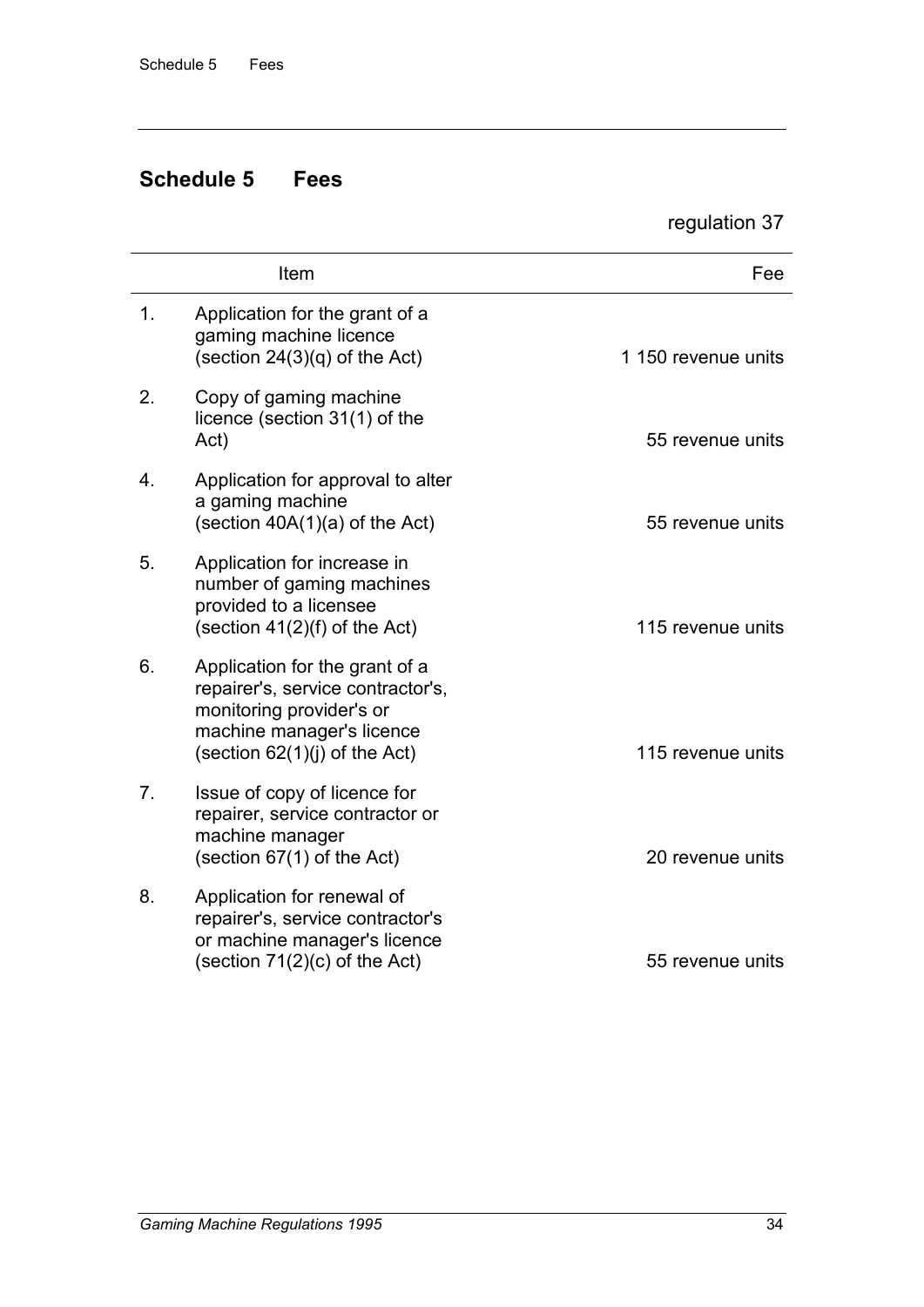# **Schedule 6 Basic monitoring service**

regulation 6B

#### **Information, services and support**

- 1. A monthly report, in a form approved by the Director-General, to the licensee and the Director-General of daily gaming machine performance.
- 2. Read-only gaming machine data, and an events log, in respect the licensed premises.
- 3. At the end of each financial year, a hard copy statement to the licensee of gaming machine performance on the licensed premises during that year.
- 4. Meter information to the licensed premises when a gaming machine malfunctions.
- 5. Facilitation of changes to games and gaming machine configurations, e.g. a change in the gaming token denomination of a gaming machine or the return to players from a gaming machine.
- 6. Help desk support to licensed premises and licensed repairers during hours of play at the licensed premises to assist with the following:
	- (a) resolving payment disputes;
	- (b) explaining variances in gaming machines;
	- (c) repairing minor faults with gaming machines, resetting gaming machines and cancelling credit procedures on gaming machines;
	- (d) verifying the integrity of gaming machine software.
- 7. The automatic shutdown of a gaming machine in the event of the noncompliance of the gaming machine or to enforce the hours of gaming under the gaming machine licence.
- 8. Dial-in, read-only access of the monitoring service database by the Director-General.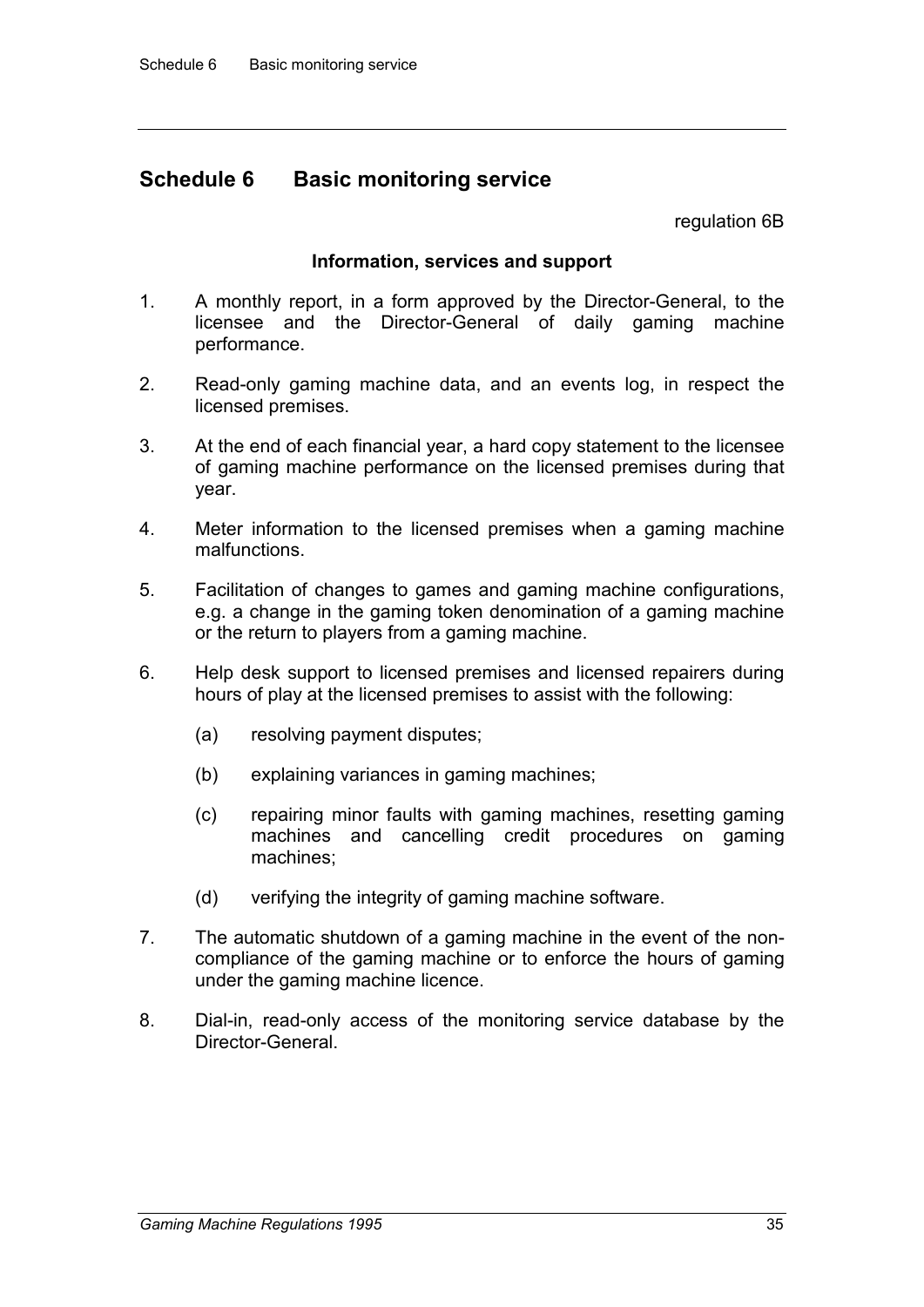#### **ENDNOTES**

**1 KEY**

Key to abbreviations

| $od = order$          |
|-----------------------|
| $om = omitted$        |
| $pt = Part$           |
| $r =$ regulation/ru   |
| $rem = remainder$     |
| $remum = remum$       |
| $rep = repeated$      |
| $s =$ section         |
| sch = Schedule        |
| sdiv = Subdivis       |
| <b>SL = Subordina</b> |
| $sub =$ substitut     |
|                       |
|                       |

**ch = Chapter r = regulation/rule cl = clause rem = remainder = renumbered**<br>epealed **Subdivision ins = inserted SL = Subordinate Legislation lt = long title sub = substituted**

## **2 LIST OF LEGISLATION**

| <b>Gaming Machine Regulations (SL No. 40, 1995)</b> |                  |
|-----------------------------------------------------|------------------|
| <b>Notified</b>                                     | 19 December 1995 |
| Commenced                                           | 19 December 1995 |

#### *Amendments of Gaming Machine Regulations* **(SL No. 25, 1996)**

| <b>Notified</b> | 12 June 1996 |
|-----------------|--------------|
| Commenced       | 12 June 1996 |

*Amendments of Gaming Machine Regulations* **(SL No. 7, 1998)**

| Notified  | 11 March 1998 |  |
|-----------|---------------|--|
| Commenced | 11 March 1998 |  |

# *Financial Relations Agreement (Consequential Provisions) Act 2000* **(Act No. 32, 2000)**

Assent date 27 June 2000<br>Commenced 1 July 2000 (s 1 July 2000 (s 2(2))

#### *Amendment of Gaming Machine Regulations* **(SL No. 21, 2001)**

| <b>Notified</b> | 11 April 2001 |
|-----------------|---------------|
| Commenced       | 11 April 2001 |

*Amendments of Gaming Machine Regulations* **(SL No. 33, 2001)**

29 June 2001 Commenced rr 17 and 18: 1 July 2001 (r 1(1)); rem: 29 June 2001 (r 1(2), s 2 *Gaming Machine Amendment Act (No. 2) 2001* (Act No. 5, 2001) and *Gaz* S34, 29 June 2001)

#### *Statute Law Revision Act 2002* **(Act No. 18, 2002)**

| Assent date | 7 June 2002 |
|-------------|-------------|
| Commenced   | 7 June 2002 |

*Treasury Legislation Amendment (Revenue Units) Regulations 2006* **(SL No. 33, 2006)** Notified 18 October 2006<br>Commenced 18 October 2006 18 October 2006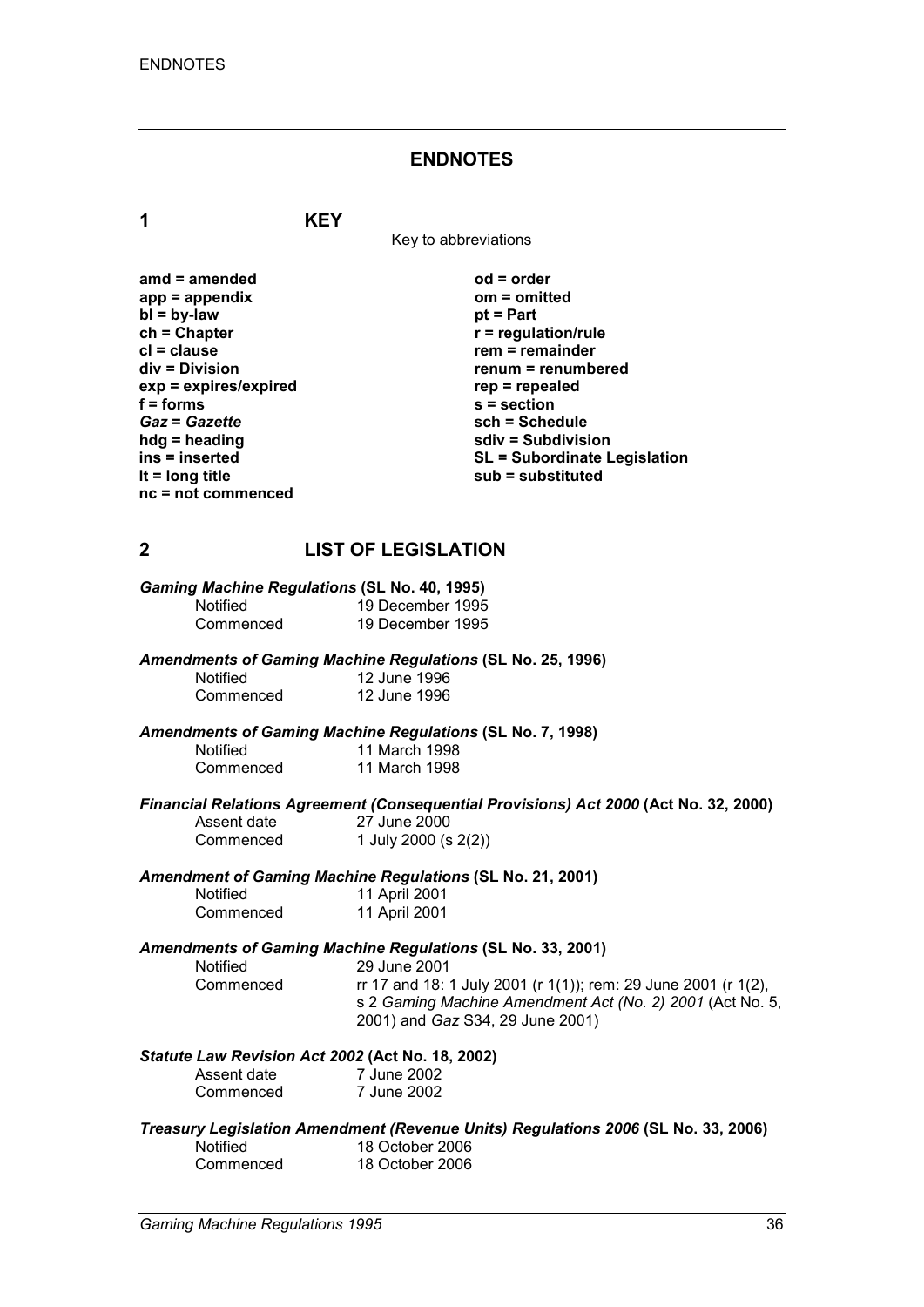|                                    | Gaming Machine Amendment Regulations 2006 (SL No. 44, 2006)                                     |
|------------------------------------|-------------------------------------------------------------------------------------------------|
| Notified                           | 20 December 2006                                                                                |
| Commenced                          | 20 December 2006                                                                                |
|                                    | Gaming Machine Amendment Regulations 2007 (SL No. 37, 2007)                                     |
| Notified                           | 19 December 2007                                                                                |
| Commenced                          | 19 December 2007                                                                                |
| Assent date                        | Gaming Machine Amendment (Anti-Proliferation) Act 2008 (Act No. 29, 2008)<br>22 November 2008   |
| Commenced                          | s 10: 1 January 2009 (Gaz G50, 17 December 2008, p 3);                                          |
|                                    | rem: 18 July 2008 (s 2)                                                                         |
|                                    | Fees and Charges Amendment Regulations 2009 (SL No. 34, 2009)                                   |
| Notified                           | 14 December 2009                                                                                |
| Commenced                          | 1 January 2010 (r 2)                                                                            |
|                                    | Penalties Amendment (Miscellaneous) Act 2013 (Act No. 23, 2013)                                 |
| Assent date                        | 12 July 2013                                                                                    |
| Commenced                          | 28 August 2013 (Gaz G35, 28 August 2013, p 2)                                                   |
| Assent date                        | Licensing (Repeals and Consequential Amendments) Act 2014 (Act No. 44, 2014)<br>5 December 2014 |
| Commenced                          | 1 January 2015 (Gaz S130, 19 December 2014, p 2)                                                |
|                                    |                                                                                                 |
| Regulations 2014 (SL No. 41, 2014) | <b>Gaming Machine Amendment (Aggregate Number of Gaming Machines)</b>                           |
| Notified                           | 24 December 2014                                                                                |
| Commenced                          | 1 January 2015 (r 2)                                                                            |
| Regulations 2014 (SL No. 42, 2014) | <b>Gaming Machine Amendment (Maximum Number of Gaming Machines)</b>                             |
| <b>Notified</b>                    | 24 December 2014                                                                                |
| Commenced                          | 1 July 2015 (r 2)                                                                               |
| Notified                           | Gaming Machine Amendment (Levies) Regulations 2014 (SL No. 44, 2014)<br>24 December 2014        |
| Commenced                          | 1 January 2015 (r 2, s 2 Licensing (Repeals and                                                 |
|                                    | Consequential Amendments) Act 2014 (Act No. 40, 2014) and<br>Gaz S130, 19 December 2014, p 2)   |
| Notified                           | Gaming Machine Amendment (Levy) Regulations 2015 (SL No. 4, 2015)<br>29 April 2015              |
| Commenced                          | 29 April 2015                                                                                   |
| Regulations 2016 (SL No. 41, 2016) | <b>Gaming Machine Amendment (Aggregate Number of Gaming Machines)</b>                           |
| Notified                           | 14 November 2016                                                                                |
| Commenced                          | 14 November 2016                                                                                |
|                                    | Revenue and Other Legislation Amendment Act 2017 (Act No. 13, 2017)                             |
| Assent date                        | 27 June 2017                                                                                    |
| Commenced                          | 1 July 2017 (s 2)                                                                               |
|                                    | Gaming Machine Amendment Regulations 2017 (SL No. 39, 2017)                                     |
| Notified                           | 29 November 2017                                                                                |
| Commenced                          | 29 November 2017                                                                                |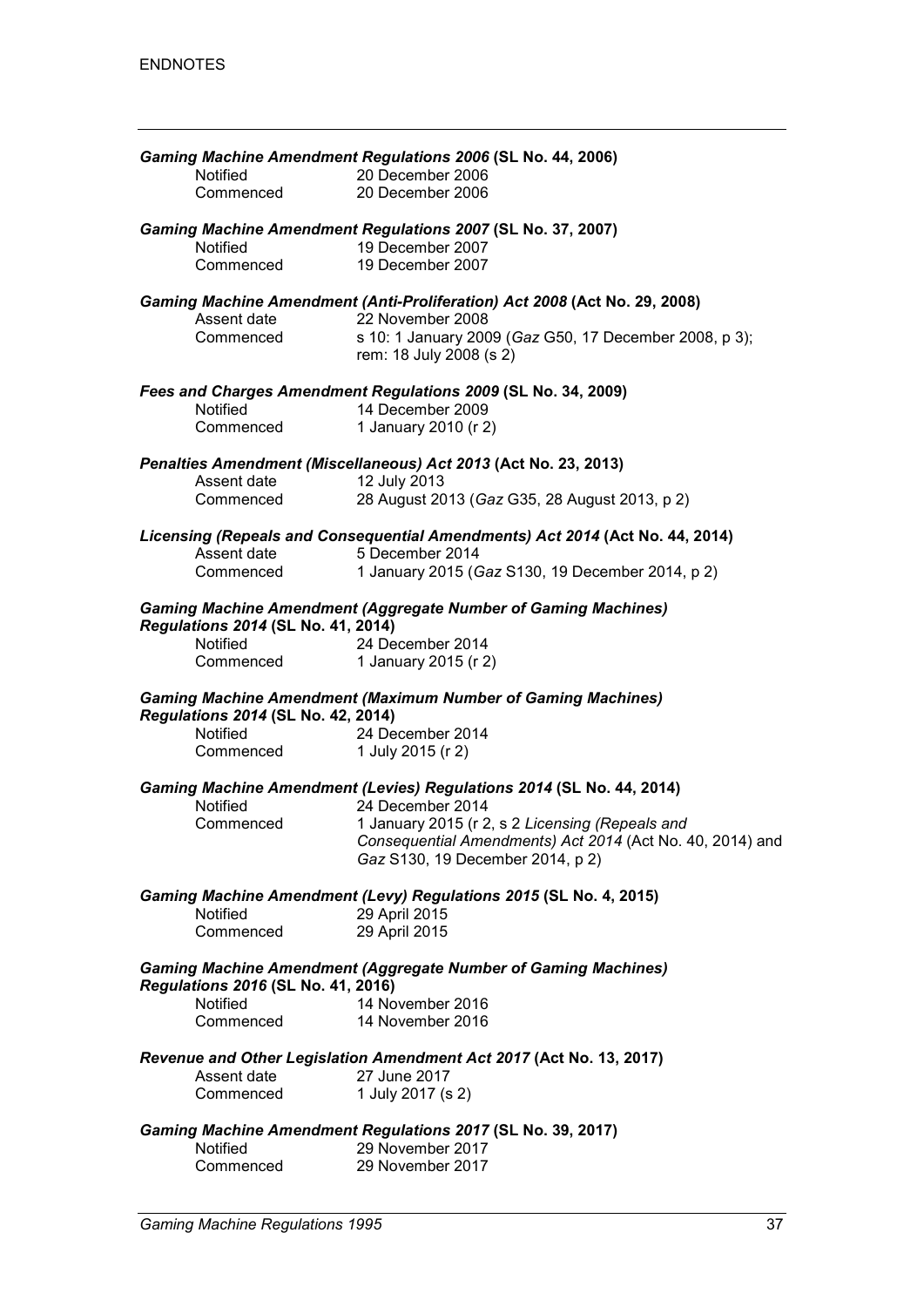#### *Revenue Legislation Amendment Act 2018* **(Act No. 14, 2018)**

| Assent date | 28 June 2018                                                     |
|-------------|------------------------------------------------------------------|
| Commenced   | pts 3, 4 and 6 (except ss 34 and 36(3)): 1 May 2018;             |
|             | pt 2, divs 1 and 2, pt 5, ss 34 and 36(3) and pt 7: 1 July 2018; |
|             | pt 2, div 3 and pt 8: 1 July 2019 (s 2)                          |
|             |                                                                  |

#### *Gaming Machine Amendment Regulations 2018* **(SL No. 15, 2018)**

| <b>Notified</b> | 4 July 2018 |
|-----------------|-------------|
| Commenced       | 4 July 2018 |

#### *Revenue Legislation Amendment Act 2019* **(Act No. 22, 2019)**

| Assent date | 21 June 2019                                   |
|-------------|------------------------------------------------|
| Commenced   | pt 3: 21 June 2019; rem: 8 February 2019 (s 2) |

#### **3 SAVINGS AND TRANSITIONAL PROVISIONS**

r 26 *Amendments of Gaming Machine Regulations* (SL No. 33, 2001)

#### **4 GENERAL AMENDMENTS**

General amendments of a formal nature (which are not referred to in the table of amendments to this reprint) are made by the *Interpretation Legislation Amendment Act 2018* (Act No. 22, 2018) to: rr 1 and 39.

## **5 LIST OF AMENDMENTS**

| r <sub>2</sub> | amd No. 7, 1998, r 1; No. 44, 2006, r 3                               |
|----------------|-----------------------------------------------------------------------|
| pt 1A hdg      | ins Act No. 29, 2008, s 9                                             |
|                | rep No. 41, 2014, r 4                                                 |
|                | ins No. 41, 2016, r 3                                                 |
| r 2AA          | ins Act No. 29, 2008, s 9                                             |
|                | rep No. 41, 2014, r 4                                                 |
|                | ins No. 41, 2016, r 3                                                 |
|                | amd No. 15, 2018, r 4                                                 |
| r 2A           | ins No. 7, 1998, r 2                                                  |
|                | sub No. 44, 2006, r 4                                                 |
| r <sub>3</sub> | amd No. 21, 2001; No. 42, 2014, r 4                                   |
| r 3A           | ins No. 33, 2001, r 3                                                 |
|                | amd Act No. 44, 2014, s 145                                           |
| r 5            | rep No. 33, 2001, r 4                                                 |
| pt 3 hdg       | amd No. 33, 2001, r 5                                                 |
| r 6            | amd No. 33, 2001, r 6; Act No. 44, 2014, s 145                        |
| rr $6A - 6D$   | ins No. 33, 2001, r 7                                                 |
| $r$ 6 $E$      | ins No. 33, 2001, r 7                                                 |
|                | amd Act No. 44, 2014, s 145                                           |
| r 8            | amd No. 33, 2006, r 5; Act No. 23, 2013, s 6; Act No. 44, 2014, s 145 |
| r 9            | amd No. 33, 2006, r 5; Act No. 23, 2013, s 6                          |
| r 9A           | ins No. 33, 2001, r 8                                                 |
|                | amd No. 33, 2006, r 5                                                 |
| r 10           | amd No. 37, 2007, r 3                                                 |
| r 11           | rep No. 33, 2001, r 9                                                 |
| r 12           | amd Act No. 44, 2014, s 145                                           |
| r 12A          | ins No. 33, 2001, r 10                                                |
|                | amd No. 33, 2006, r 5; Act No. 44, 2014, s 145                        |